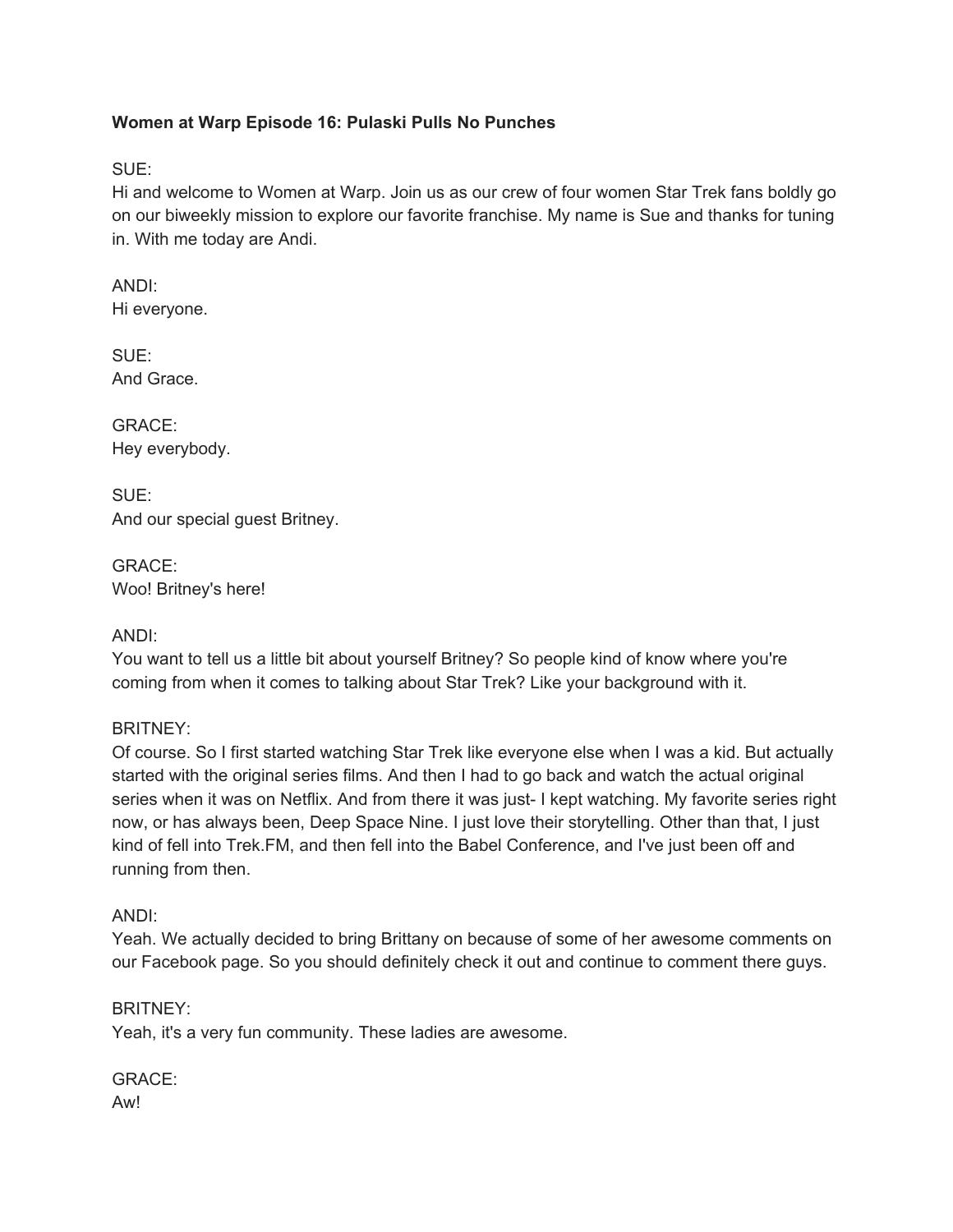# SUE: Thank you! You're awesome.

# BRITNEY:

Thanks. I just really felt super flattered. Cause I was like "Oh my gosh, I love this podcast. They want me to talk on here? I'm there."

GRACE: AWW!!

# ANDI:

It's kind of how I feel whenever anybody wants me to talk on Star Trek. I'm like "Really? cool. I mean yeah, but really?" It's a surreal feeling when you're like "People want to hear my opinions." And we do. We want to hear your opinions.

# BRITNEY:

Yeah. I think that's what makes Star Trek so amazing, is that you have all these different voices just telling you about their experience with it. And the more voices, I think, the better.

ANDI:

Agreed.

GRACE: Infinite diversity in infinite combinations.

SUE:

Absolutely! So let's do a tiny bit of housekeeping before we get into our main topic today. First up today's topic, which is Dr. Pulaski, was a suggestion from one of our patrons over on Patreon. Dusty suggested this topic and because he is a patron of a certain level that bumps that suggestion to the top of our queue. So if you'd be interested in getting your suggestion bumped up to the top or any other Women at Warp rewards over at Patreon, you can visit Patreon.com/womenatwarp. And thank you all so much for your donations.

ANDI:

Yeah. Both Dusty and Vance, who suggested our DC Fontana episode, came up with some really great ideas. So we're really excited to incorporate those. So everyone should feel free to head over to the Patreon and decide, you know, which level. But also continue to suggest things on our facebook, because we do look at that when we're planning shows.

SUE: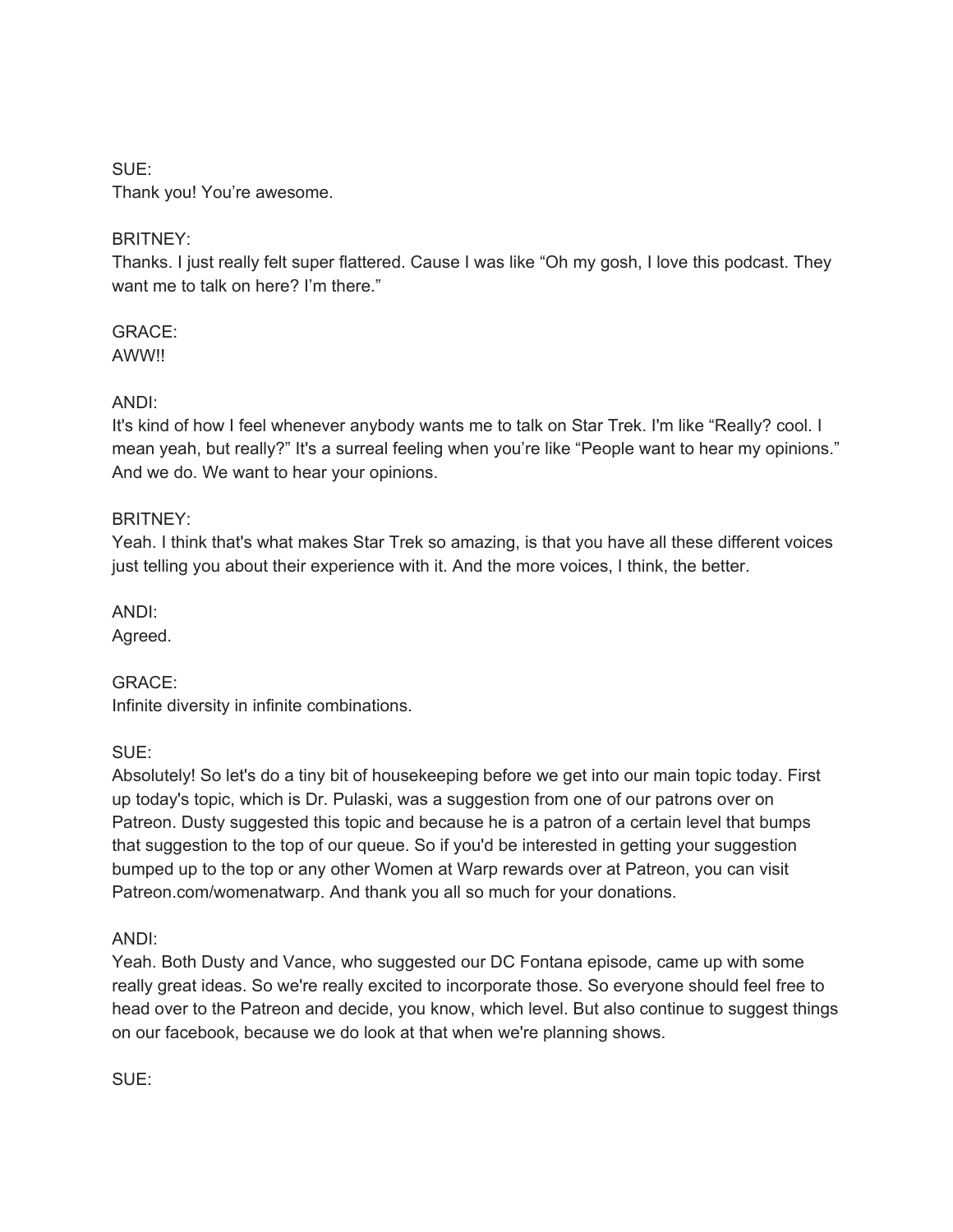Yeah, we take suggestions from everybody. You don't have to be a patron to suggest anything, but when you are a patron of a certain level that does bump up the suggestion to the top of our queue. We're going to skip some feedback at the front of the show today because we have so many great comments about Dr. Pulaski.

### GRACE:

We are up to our ears in comments. It's great.

# SUE:

There are so much. And they're all wonderful. And a lot of them are really long. So we're sorry if we miss yours, or we're sorry if we only read an excerpt, but thank you. They are fantastic.

### ANDI:

Yeah. We were really surprised and happy at how quickly they kind of came in. I think it speaks to how people definitely respond to her character. Whether it's positive or negative, people have strong feelings about her.

### SUE:

And the last bit we have to talk about here is Grace's appearance at Geek Girl Con this fall. Grace, do you want to tell us about that?

#### GRACE:

I will be at Geek Girl Con in Seattle from October 10th to 11th. I'm leading two panels. One on talking about women's fears as portrayed in horror films and another one talking about gender and robotics in fiction.

ANDI: Which both sound *awesome*. \*Grace "aaw"s\*

BRITNEY: Oh man, it really does.

GRACE: \*laughs\* Thank you!

ANDI:

I really wish that I could, you know, win the lottery so I could go to Seattle and see that.

GRACE:

Well one of the beauties of Geek Girl Con is a lot of stuff gets recorded.

ANDI: Woo!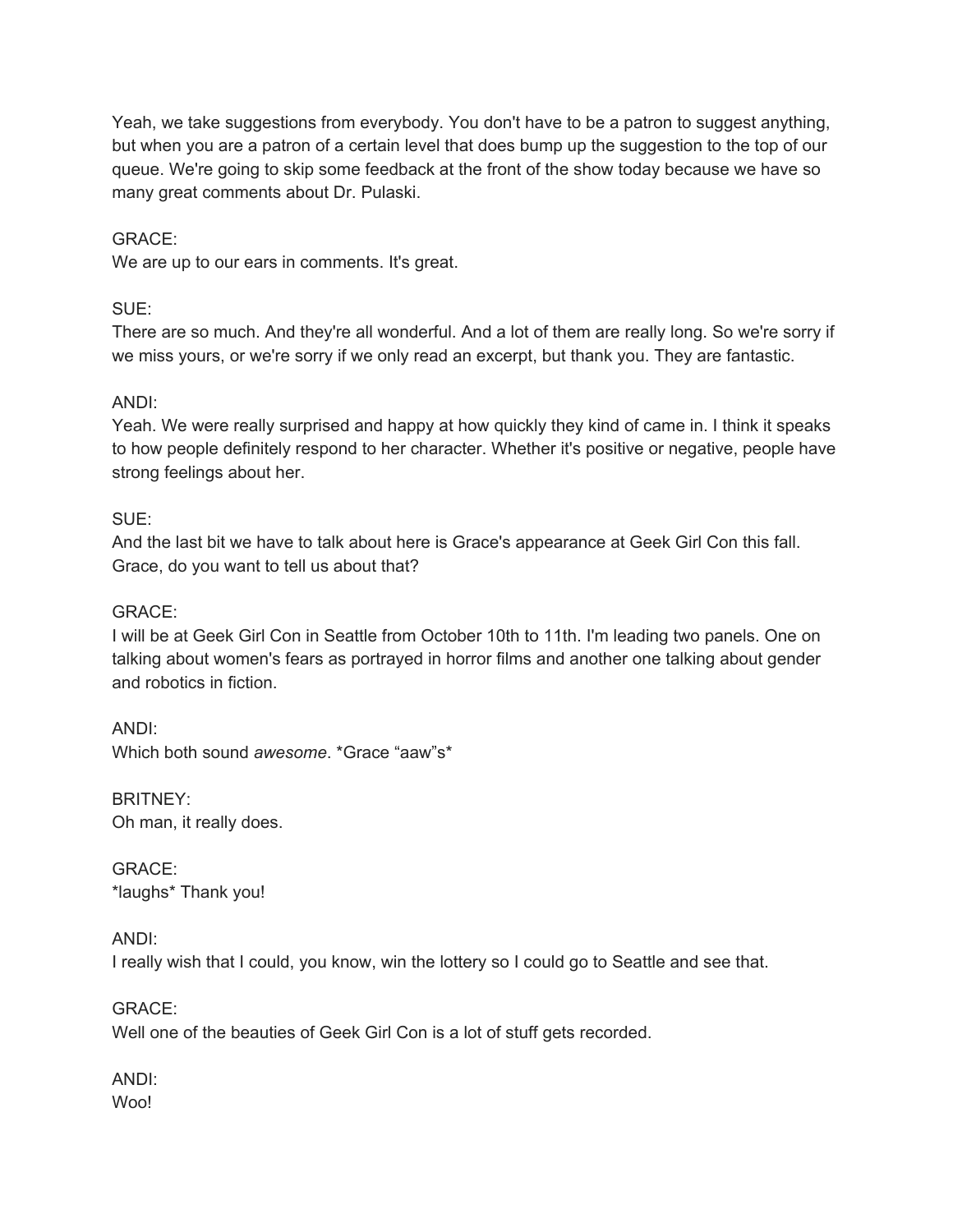# SUE:

Awesome. So let's do this thing, let's talk about Kate Pulaski. Catherine Pulaski played by Diana Muldaur, of course, appeared in all but two episodes of the second season. Those two episodes are Outrageous Okona and Q Who. And of course Muldaur had previously appeared in two episodes of the original series as two different characters who *also* held the title of Doctor: Doctor Anne Mulhall in Return To Tomorrow and Dr. Miranda Jones in Is There In Truth No Beauty.

# ANDI:

I really like her character in that, and I really like that episode actually, especially for the original series. I think it brings up some super interesting topics and I just think that she is great on the original series. A good actress and she really brought a lot to *both* of her episodes.

# SUE:

So, before we get into details of Kate Pulaski, how about we talk about our first and then maybe second reactions to her. Britney, as our guest why don't you start?

# BRITNEY:

So when I first watched it, I was like "OK this is just a new character. That's not Beverly Crusher." So I didn't really feel a strong emotion one way or the other the first time I watched it. But then, you know, later on after being away from fandom you kind of read all this stuff surrounding it. So then when I was doing my re-watch I was like "Wow. I actually kind of like her more." But I completely understand why there was such a negative reaction. I don't think the reaction should have been *as negative* from certain segments of fandom. But I totally understand why it happened.

# ANDI:

When I was tweeting it, I believe my first tweet about her was "Who the \*beep\* is Dr. Pulaski?" My Twitter is a little more not safe for work than we get on this show. But I basically was like "Who is this? What's happening? Where did Dr. Crusher go? What-what?"

# BRITNEY:

You know, I guess maybe I was just a more naive viewer, because I just kind of went with the narrative of Star Trek. Most of the time, unless a show gives me a reason *not* to go along with them, I'll just go ahead and accept their changes and see how it plays out overall.

# GRACE:

Yeah. My first exposure to Dr. Pulaski, because I watched a lot of TNG out of order, was Elementary My Dear Data. Which in hindsight may have been the worst way to get exposed to her as a character. Because without any introduction to her she just shows up in this Data episode pretty much just to say "Wow Data, you suck." And it's just- it's one of those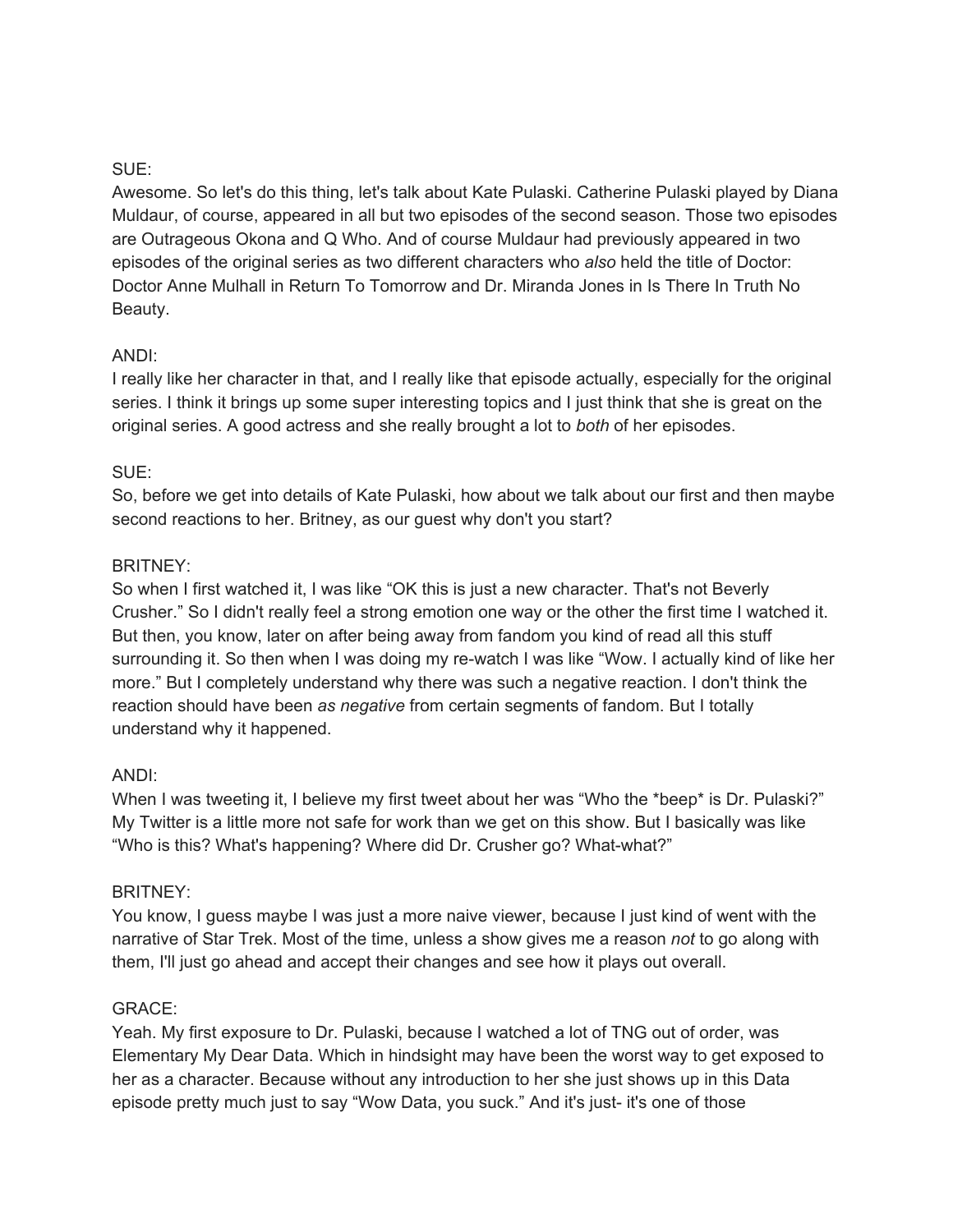\*scandalized\* "Excuse you!" moments that keeps going through the whole episode. Like, who is this lady? Why does she hate Data so much? So that kind of soured her to me from the beginning. But in hindsight, you learn a lot from hindsight folks. In hindsight it was just interesting to look at her as a conceptual character. Like the idea of a sort of female McCoy on this new Enterprise interacting with this crew. And to take that idea vs. how the character was actually carried out, and I respect the vision, I respect the idea behind her. But at the same time she was just so mean.

# SUE:

Yeah. I think my initial reactions to Dr. Pulaski were the same as a lot of people at the time, in that she came seemingly out of nowhere, she was mean to Data, she kind of blew off Picard, and, it's a totally unfair criticism, that she wasn't Beverly, because I at the time had already formed in my head such a strong connection to the Beverly Crusher character. We've discussed that plenty of times. \*laughs\*

# GRACE:

Well Sue, we can't *all* be Beverly Crusher.

SUE: Well, why not? \*all laugh\*

BRITNEY: Kind of an impossible bar to try and hurdle there.

SUE:

Yeah. Right. But then as an adult, seeing it again and also kind of knowing what they were trying to do with that character, I realized that *all* of that is really an unfair judgment.

# BRITNEY:

I agree. So, you mentioned Elementary and how that was so jarring, when I was kind of re-watching these episodes, but her first episode in The Child that was just so relentlessly just an overall negative impression. And it began with Picard couldn't even remember her name. So I don't know if this character was ever gonna get a fair shake.

# GRACE:

Yeah, that's pretty much my opinion on it.

# ANDI:

She really did get such a terrible character introduction. As you said, Picard is like "Who's this? Where is she?" and then it implies that she's in Ten Forward knocking it back you know?

BRITNEY: Valid. \*laughs\*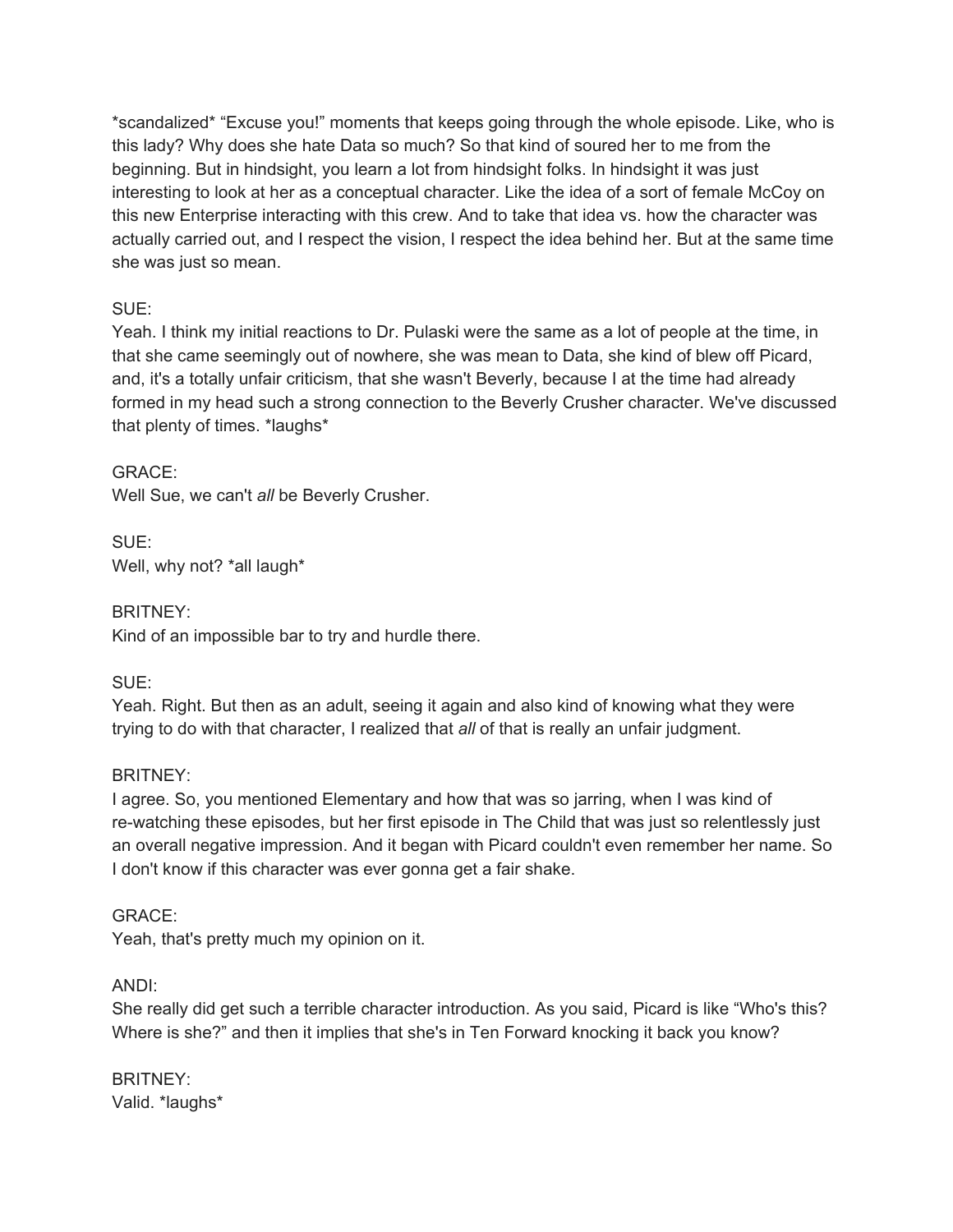#### ANDI:

Yeah. Why is that necessary? And then The Child is just such a terrible episode anyway.

### SUE:

But she's *not* just in Ten Forward drinking. She's in Ten Forward with Troi who was just like cosmically raped and is now pregnant.

# ANDI

Oh yeah! But the way she is- the way they have Picard react to her is unfortunate.

### BRITNEY:

I agree. I mean, even without knowing that there is gonna be an issue with Troi, why is being in Ten Forward on its face a negative thing? She's the new Chief Medical Officer and it might be nice for her to get to know some people she will inevitably treat. And so you also view that is getting to know the crew that she's going to be working with. That introduction, without even Picard greeting her in the Transporter Room or as we'll later learn the shuttle bay, is just kind of weird. Like why is that her first introduction to us as a character and a person?

### SUE:

There is a quote from Rick Berman from USA Today, actually, in 1988 where he said on her casting "We needed someone with a little more of an edge. Kate's a strong confident woman with a crusty edge who can hold her own with Captain Picard. Their relationship is not at all unlike that one between Kirk and McCoy. Although from the onset we had no intention of trying to duplicate the original team." I don't know how much I believe that quote. I don't see the Kirk and McCoy relationship so much as the season progresses.

#### GRACE:

Really more like *McCoy* and McCoy isn't it?

#### SUE:

\*laughs\* But it's really more like McCoy and Spock, because of the relationship that they try to create with Data. And a lot of the criticism is that one of the first things she does when she comes on the ship is that she insults the Data, who is already a fan favorite character.

#### ANDI:

Well I mean, I think my least favorite moment with her is in this episode which is when she calls him Data, and then he corrects her, and she's like \*snorts\* "What's the difference?" kind of thing. And I'm like "No."

GRACE: Rude.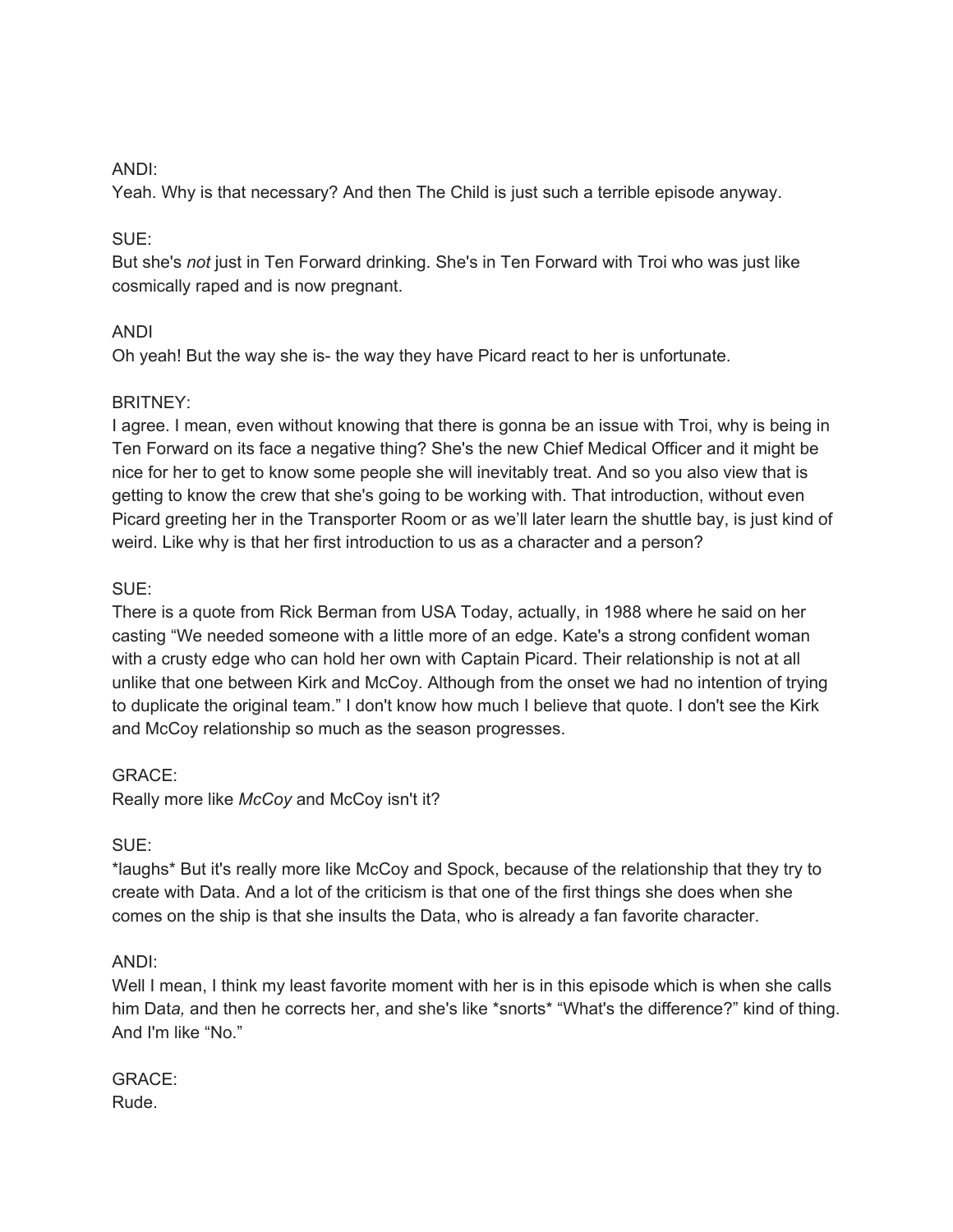#### ANDI:

It's not cool. You call people what they want to be called regardless of what you think of- even if I agree with her on her problems with Data as being a person, or his personhood, it's still just rude. And then his reaction being like "One is my name and one is not." I loved that. So it was kind of bad for her as a character to have that moment happen, and then have him shut her down so completely, and you wanting to cheer for him for that? I mean that's a weird way to introduce that relationship I think.

#### GRACE:

She was introduced as being very antagonistic. And also going back to that Rick Berman quote, the idea that this female character is supposed to emulate this sort of McCoy-ness in TNG, it really does continuously when you're watching the character force you to ask yourself "Would I be OK with this if it was a male character? How much of this is just my media coding that these things are unacceptable in a woman vs. I just laugh it off with a guy?" And that's part of what makes talking about the character uncomfortable for me a lot of the time. Just having to bring that up and remind people that "Weeeeell…"

### SUE:

Yeah, we have an e-mail from Oren, I'm just going to read part of it, where he basically says exactly that. "Would Pulaski get so much hate if she wasn't a woman, and an older woman at that?"

#### BRITNEY:

That's very true. But one of the problems with trying to duplicate, for me at least, that Spock McCoy situation is McCoy is actually punching in his weight class. Data literally has no frame of reference and any ability to *really* respond to her. So she's punching down, and it's not the jocularity that you can sometimes sense in McCoy. And Spock had his own sense of humor. He had his own sardonic dry wit about him, and then he can respond in kind. Data didn't even realize the insult was happening, and it was left to everyone around him to try to diffuse that situation. So it became like that one friend who's in your group of friends who just keeps making these comments and everyone else is forced to respond because the target is just ill equipped to even respond in any kind of measurable way, satisfying way at least.

#### ANDI:

I think that's perfectly stated, and that's exactly why I have a problem with it. It's because McCoy and Spock were on equal terms. I mean Spock got just as many great shots in at McCoy as McCoy got in an on Spock, and that's why it works. It's also an established friendship. You know, we don't come into it, you know, not knowing one or the other. We know them together from the beginning and there's a sense of history there, and a sense of a relationship, and also a sense of humor. Whereas with Pulaski, they brought her onto an established show, and you know had her comment on an established character as an outsider, and though that could have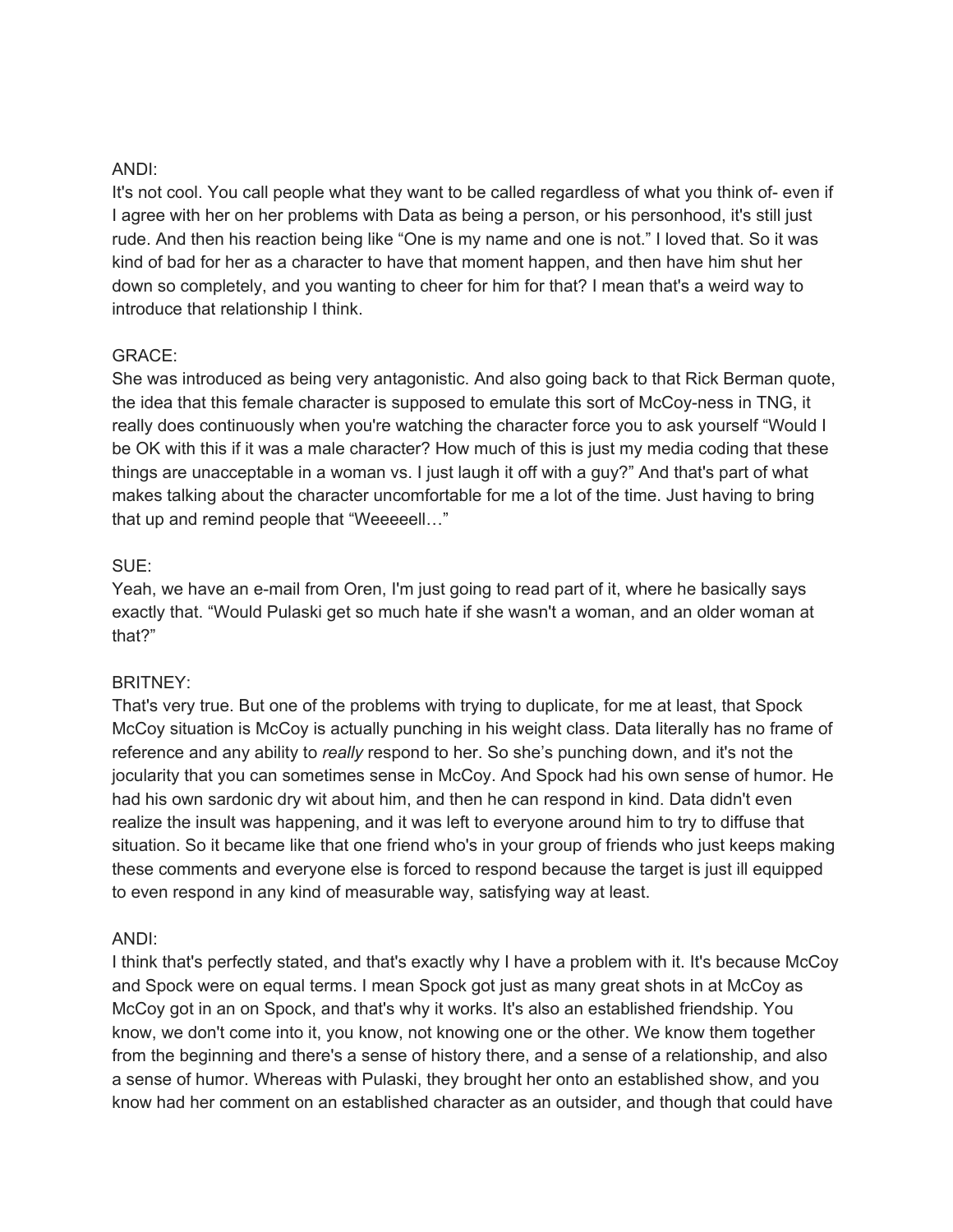been interesting, the way it was executed was extremely uncomfortable. And fans got defensive of Data, which makes perfect sense to me.

# SUE:

Absolutely. But I do think we need to call out the fans a little bit here, because a lot of people never got past that. And the whole arc of the relationship between Pulaski and Data is one of growth. You know, by Pen Pals she's defending his *emotions,* that he apparently doesn't have. Whatever, he totally has emotions. I know not technically, but whatever. That's another discussion. Right? But I think they really missed an opportunity not really featuring her in Measure Of A Man. That was a few episodes later and that could have- bringing in a medical doctors perspective into that trial could have really been sort of a redeeming moment for her in that relationship. Do you know what I mean? \*sounds of agreement\*

# BRITNEY:

Yeah I do. I kinda just a little disagree with that, because in Measure Of A Man they were going for more of an emotional appeal that almost wouldn't work with Pulaski. Because by that time we still kind of don't see enough of a warm up. But if you have Riker and Picard oppose, then you know it's from family. Pulaski still isn't family here. But she should have at least been in that show, that episode.

# SUE:

Yeah. She's *gone* from, you know, after the poker scene at the beginning of that episode. And I'm just thinking "What if she were one of the people testifying?" If she came into there and said "Yeah, I had the same idea of this machine when I showed up on this ship. But let me tell you what I've learned."

# ANDI:

Yeah. And I mean, they kind of used her character as a way to hit at this idea, anyway? Of Data, and what it means to be human, and what it means to be a person, and is he sentient and all of this kind of stuff. And then in the episode where they actually really tackle that she's nowhere to be found. Which I think is really strange because that was basically what they were envisioning for the character, is hitting on this theme. And then, you know, they finally do an episode around that theme and they don't use her. It just feels odd.

# GRACE:

it feels half assed, is what it feels like.

# BRITNEY:

Yeah. There was no dramatic payoff to anything that she had done or will do in that moment.

# SUE:

So I want to now read a little excerpt from an email from Scott who says "Her situation with Data is actually kind of beautiful when you look at it as an arc. She sees and treats him as a machine initially, but it ultimately culminates in one of the most powerful scenes in the season. Where in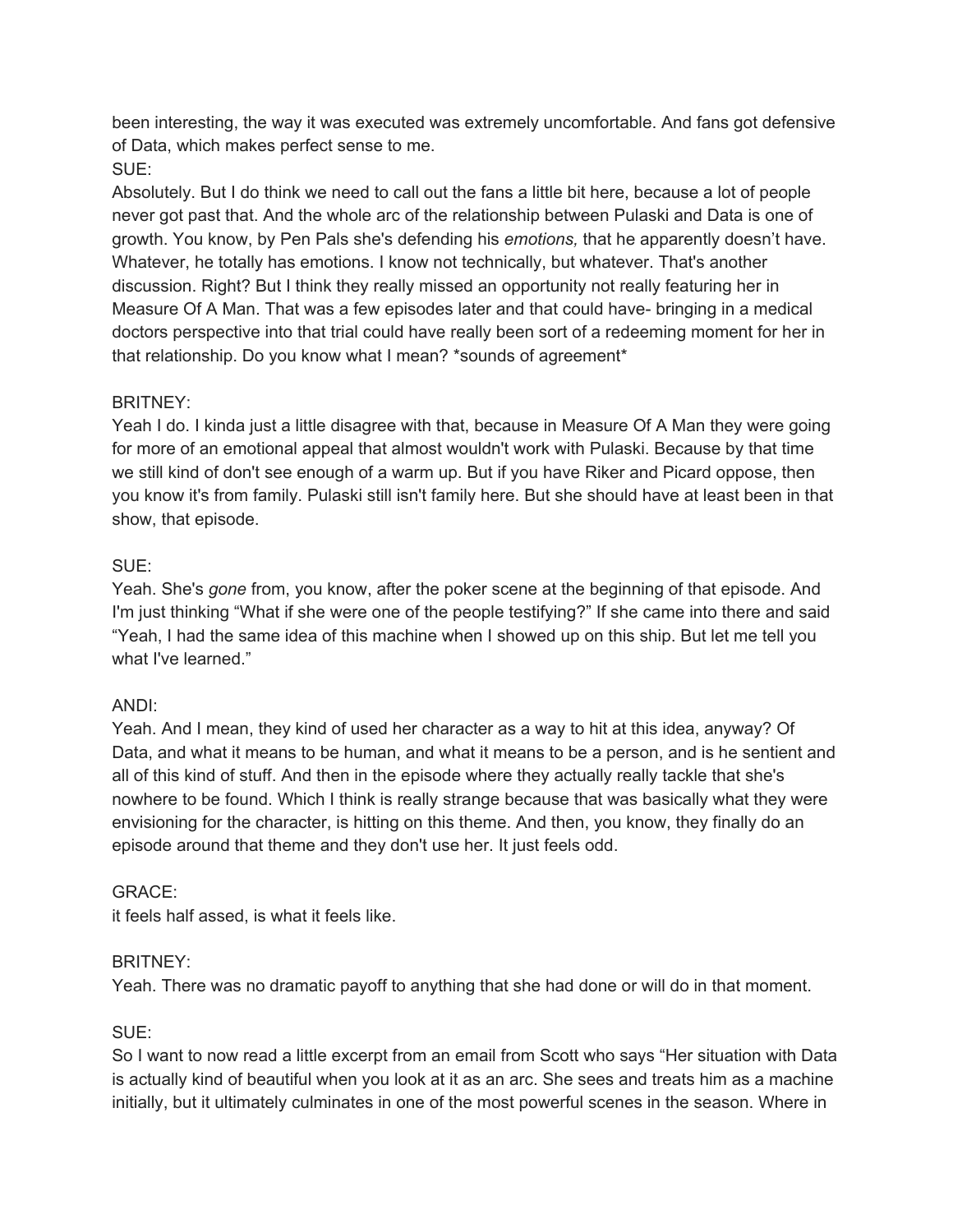Pen Pals she defends him against Worf in the great conversation in Picard's quarters. Pulaski: Data's friend is going to die. That means something. Worf: To Data. Pulaski: Does that invalidate the emotion? She's come a long way in adjusting her views on Data as a person, and it shows character growth for her."

# ANDI:

I agree. I agree with that. I just don't think it was executed as well as it could have. And I think that that just has more to do with the general quality and tone of Season 2 than it does for her as a character. But I just think that there were a lot of opportunities to make that arc very resonant and they missed them.

# BRITNEY:

I think a better moment was probably- I think it's from Up The Long Ladder when she says something like "He may not be experiencing emotions, but it's functionally the same. And this might be just the Android equivalent." And until then we hadn't really had an explanation of what emotions and feelings would look like for an android. It was always in context of *humanity*. And I think perhaps he gave us that new perspective and I think it was a great one, because I feel like it informs his entire arc going forward and TNG as a whole.

SUE: Do we have any more on the Data Pulaski introduction?

ANDI: I just think that this is why people didn't like her.

GRACE: Yeah.

SUE: Oh absolutely.

GRACE: Nail in the coffin from the beginning.

# SUE:

It was a very \*pause\* not strong in the sense of *good*, but strong in the sense of *resonant,* introduction that I think a lot of people couldn't get past. Especially when the growth of that character was kind of in the background a lot.

# ANDI:

The other big thick hurdle that I think she had is the love people had for Crusher, and then her coming in and being a very different character, and people resenting her for taking Gates McFadden's place.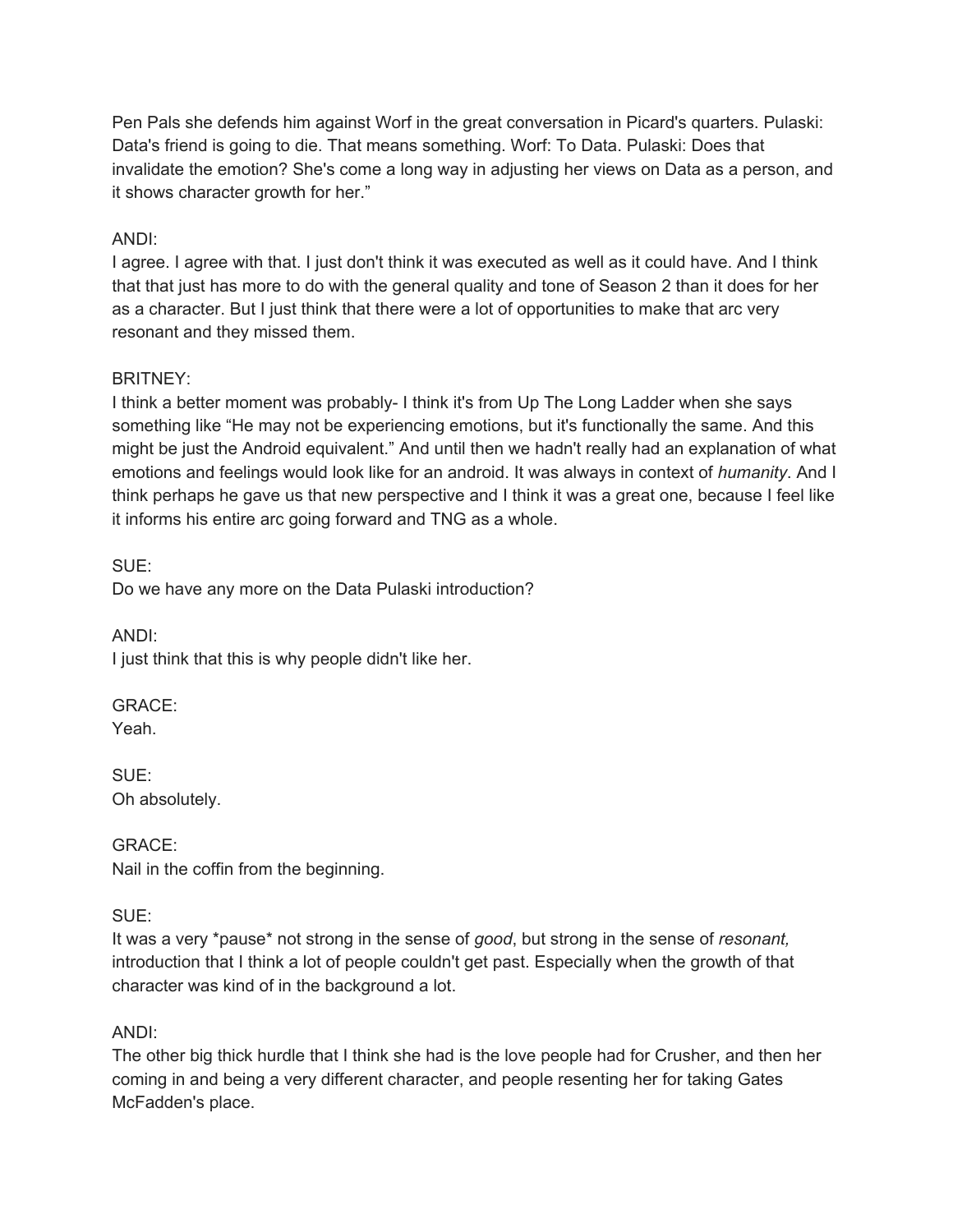BRITNEY: I agree.

GRACE: Yeah.

ANDI: Which is unfair.

### GRACE:

What would the character introductions- let's look at how Pulaski is introduced versus how Crusher is introduced. We see her like interacting affectionately with her son and being like \*dainty voice\* "Come along now Wesley" versus Pulaski being like "I'm in Ten Forward, I'm trying to be a Doctor doing a thing, and also screw you Data." \*all laugh\*

BRITNEY:

Yeah, that "Screw you Data" really comes through.

GRACE:

I'm just saying that to make quite- we have quite a differential.

ANDI:

I also don't think there is enough of a segue between them. And obviously that was for offscreen reasons, but it's- for me it was super jarring. And I wasn't even aware of any of this, and this isalso I was watching it was almost- a long time after it, and it still was jarring for me. I was like "Where did Beverly go?" I mean, I know that sometimes it's not possible, but I mean the same thing happens to Pulaski at the end of Season 2. She just disappears and Beverly is back. And it's like, it makes it hard to switch your brain between the two.

SUE:

What I didn't realize until I was looking into this is that, at her own request, Diana Muldaur was never listed as a regular cast member. She was a "special guest star" or a "special appearance by" because she only thought that it was going to be a year.

# BRITNEY:

Yeah. I realized that for the first time too when you guys invited me on this podcast. I actually had never even realized that it was just "She's there" "Now she's not."

ANDI: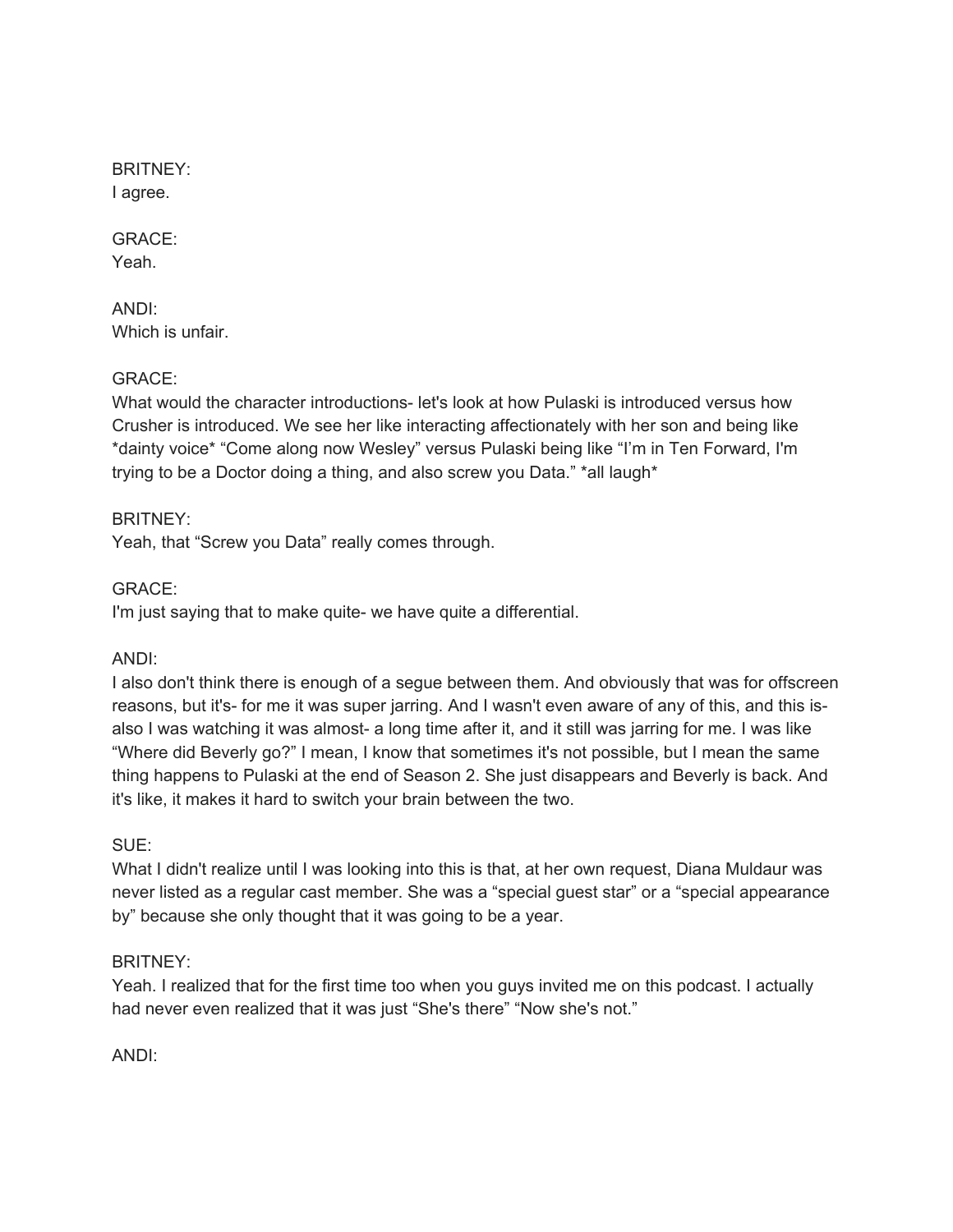Yeah. As I said, I think it just goes to the kind of behind the scenes shenanigans that were plaguing the Next Generation, for at least those first two seasons, where there was a lot of off screen tension that was probably bleeding through to the actual stories as we saw on screen.

### SUE:

And apparently the "revolving door" and- it's quote unquote, and limited opportunities for women on the crew led critics to suggest that the series had a problem featuring women. So I would not say that's necessarily wrong in the early seasons at least.

# ANDI:

No I mean, *at that point* I would totally agree with that. I mean we had Troi who up until The Child, which I have to say as a caveat I hate The Child so much. I think it might be my least favorite Next Generation episode. But it was super interesting to me to hear Marina Sirtis talk about it on Mission Log. And she has a great deal of affection for that episode because it was the first one that really featured Troi front and center and gave her something to do. So as much as I-

# GRACE:

Took them a while.

# ANDI:

Yeah. So as much as I hate the "something to do" they gave her, she was not fleshed out in the first season at all. And I think that we forget that because, you know, we had the other six seasons to get a sense of who she was. But if you look at Tasha Yar, she was given very little to do as well, to the point where at the end of the first season if you had asked me what are the defining characteristics of Tasha Yar I would have been like "Eh?"

# GRACE:

"Blonde?"

# ANDI:

Yeah. And then Crusher being defined so solely between her male relationships between Wesley and Picard, and then Gates McFadden having problems with her portrayal as a character. I think that that's completely accurate, that they were having trouble, and that they had a so-called woman problem.

BRITNEY: Agreed.

GRACE: Woman troubles, not usually the woman's fault. Good to know.

ANDI: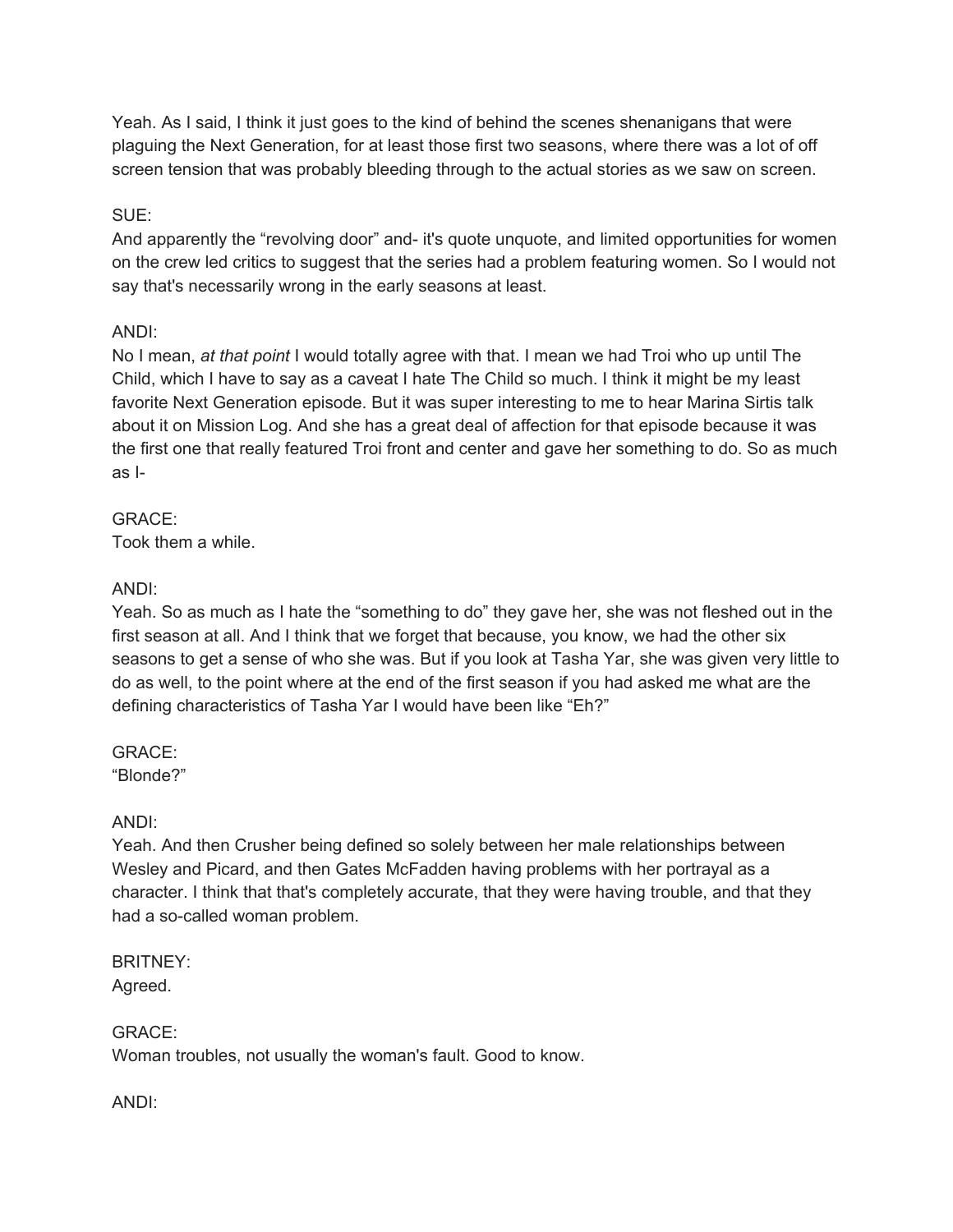\*laughs\* I mean, they definitely worked hard to tackle this, and actually bringing Gates McFadden back was one of the ways that they were trying to address this problem.

# BRITNEY:

You know I realize it wasn't- It was from *Peak Performance* that Pulaski mounted such a defense about Data's feelings. I realized that a moment ago, I was like "Oh man."

# ANDI:

\*laughs\* Do we want to talk more about her as an actress or do we want to move forward to her episodes?

# BRITNEY:

You know what? Let's visit her as an actress, because I think she did such a great job with what she had. Like I really got the feeling that she was just not comfortable, and even hostile, towards Data because he is a machine. But it seems like she pretty much reflects the rest of the Federation. And it was just that this crew *knew* Data. As an avatar of the audience and how we're supposed to view Data going forward, because I think the narrative of TNG was kind of "This guy, this creature is already living and we're gonna treat him as a sentient being." And so to really progress that arc you would need someone to be that conflict generator. It just so happens that that bullet was taken by Pulaski and Diana.

GRACE:

Harsh toke.

# ANDI:

I think she's a good actress. I really do. I don't know that she had as much chemistry as I would have liked with the rest of the cast.

# GRACE:

I don't know. I feel like that's one of those things where maybe if we'd gotten to see her progress more as a character we might have seen some chemistry develop. But the whole situation with the character was just very wham bam thank you ma'am. And so we don't really get to see that much of a connection happen.

# BRITNEY:

She has great isolated moments, but they never sustained. So when she's mighty arguing with Picard over "I'm giving you this order." I feel the tension between them. It's just outside of those key plot moments, you don't envision her as just someone that they would just talk to and that's a problem.

SUE: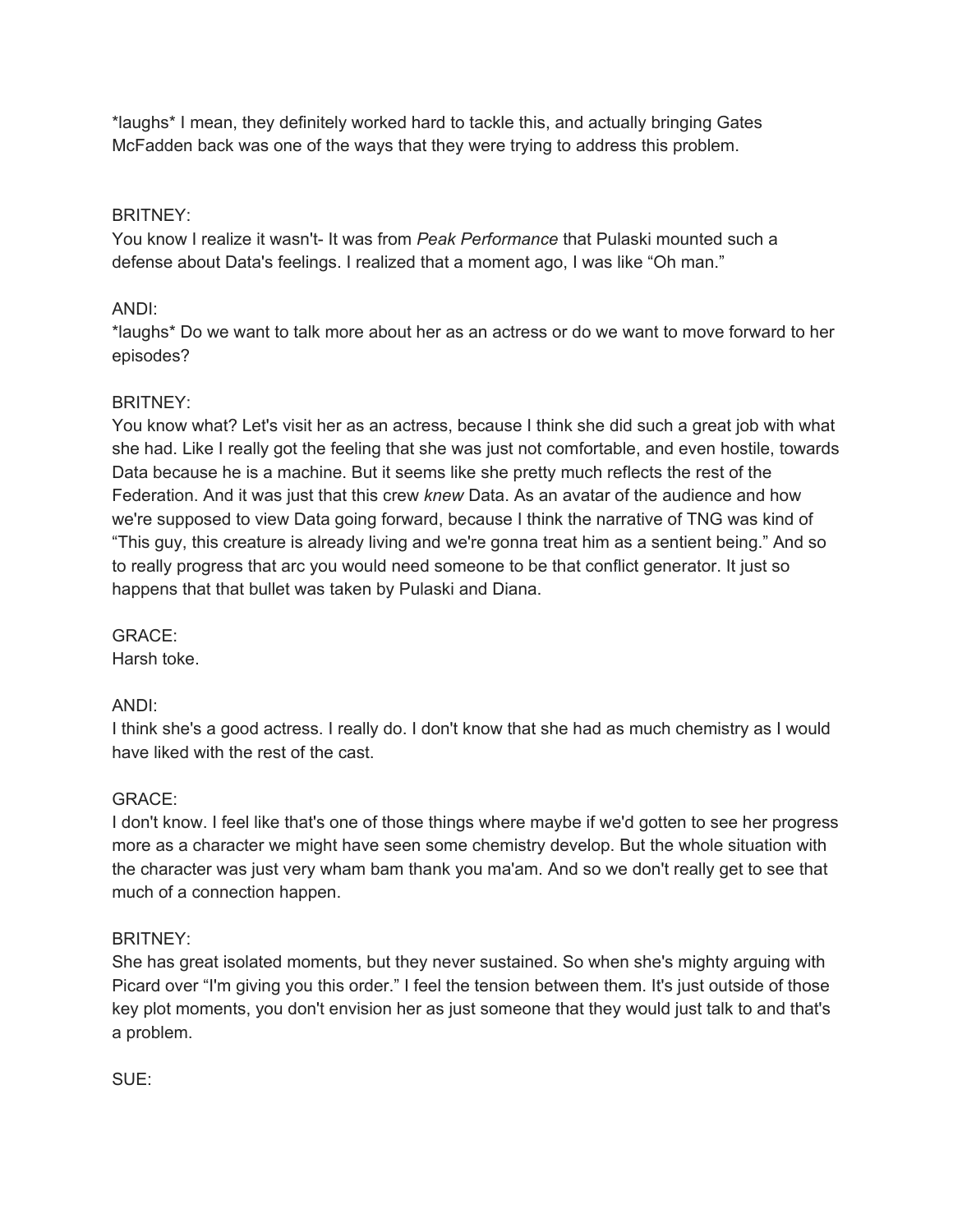Do you think that it is a generational issue? Because I mean, we learn eventually that she had kind of a fling, a relationship with Rikers Father. So she's much older than the rest of our main crew except for Picard. And that relationship with Picard is for the most part a contentious one. So she doesn't really fit in.

### GRACE:

And that's unfortunate, because that's more missed potential that we have there for having more of a mixed age groups thing going on in this community on board the Enterprise. Generally speaking, a lot of the characters are around the same age with the exception of Wesley and Picard but, well *ish* more or less. But if we were able to get that more and mix and to actually get to see the field leveled out with Pulaski and Picard kind of butting heads on the back like "Whoa hey, we're both the older people here we're both supposed to know better." There was potential there that really did get missed out on. And I was a *little* excited when I realized Pulaski was going to be a thing because watching through TNG- because on one hand it was like "Wow she's a jerk.". But on the other hand it's like "Oh you don't get to see a lot of older characters in action shows" which would have been cool to see how they did that. And that doesn't really play out.

# ANDI:

The other thing too is as much as I might have liked, kind of, this relationship between her and Picard. I like the idea of someone standing up to their commanding officer when they think it's right. And I think that that could have been cool. I think the problem for me is that I never got the sense that Picard liked her, and that makes it tough for me to, I don't know, relate to her?

# GRACE:

"Here's a character. Bee-tee-dubs, main character *hates* her."

# ANDI:

Yeah. I mean, that's just really hard for me to get past. Because I mean, some of the stuff that she does I can even agree with. Like she makes a handful of decisions in regards to Picard's health that I think are completely valid. But the way that she does it, and then Picards reaction to it, and their kind of intensity with each other, it just makes me uncomfortable.

#### BRITNEY:

I agree. I mean there are- I can't remember what episode it was. Maybe in Natural Selection, when Picard finds out that she really wanted to serve with him and under him. And I'm like "Well, why isn't this manifest in anything that happens after? Picard, she really is predisposed to liking you. What's with this relationship right now."

#### ANDI:

It almost feels like a bit of a retcon, because they wanted to soften her a little bit.

#### BRITNEY: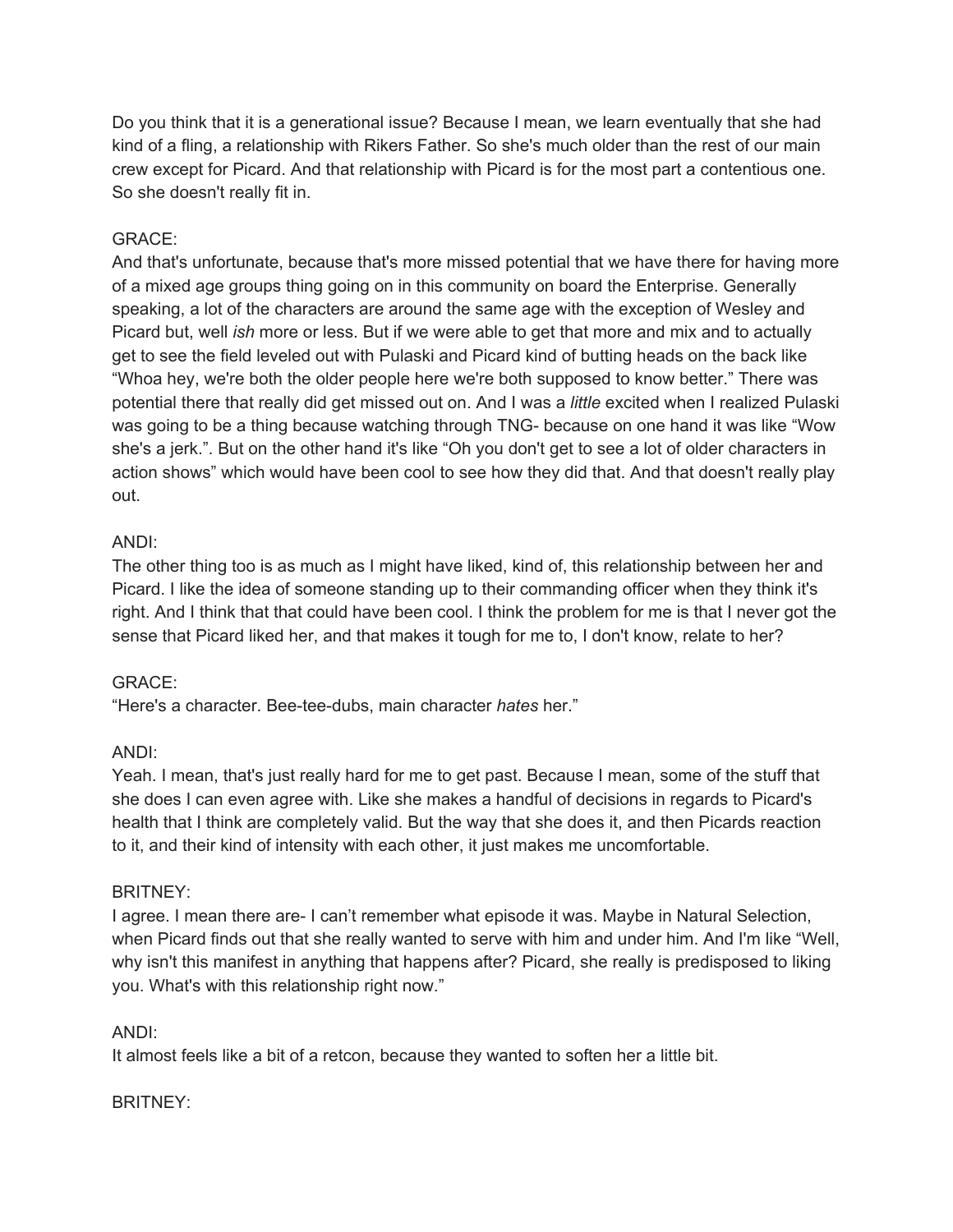Yeah, I can see that.

# ANDI:

I mean I'm not sure, but it's just such a- it is in Natural Selection by the way. But it's just such a throwaway moment. Like "Oh she asked to be onboard your ship because she really respects you." OK. But we don't actually see that really. And so it kind of feels like this throwaway moment meant to make us feel like this relationship could improve, but then it doesn't really.

# GRACE:

More missed potential.

# BRITNEY:

\*laughs\* I think we're going to say that a lot with this character. And I thought that they might have had a little change of heart when he finds that out, because previous- like that I think the line right before it is "So what is she up to? I didn't know she wrote this super important book and what ship does she serve on?" Which- that seems out of character. So very much.

# ANDI:

I feel like you would at least have read her file.

# BRITNEY:

Yeah. He is the delegator in chief, I think. He trusts these people to do their thing because he knows thoroughly what they do. And you have him have a Chief Medical Officer who is not a bridge officer, and he doesn't know her capabilities.

# GRACE:

That kind of puts the onus on him, doesn't it?

# BRITNEY:

It really does, for me at least.

# SUE:

It seems like Picard is firmly placed in the "She's not Dr. Crusher" camp, which is ridiculous, because he doesn't like her from before she steps onto the ship.

# BRITNEY:

That's the impression I have consistently gotten. So in that kind of minefield going into a new crew, you're not going to be *comfortable*.

# ANDI:

OK. Yeah. So we did get a comment that I really loved from our Facebook from Rebecca. And it's a pretty long comment, but I really love this section of it because I think it really goes to this resentment that we as an audience, and then also Picard, kind of feel towards Pulaski right off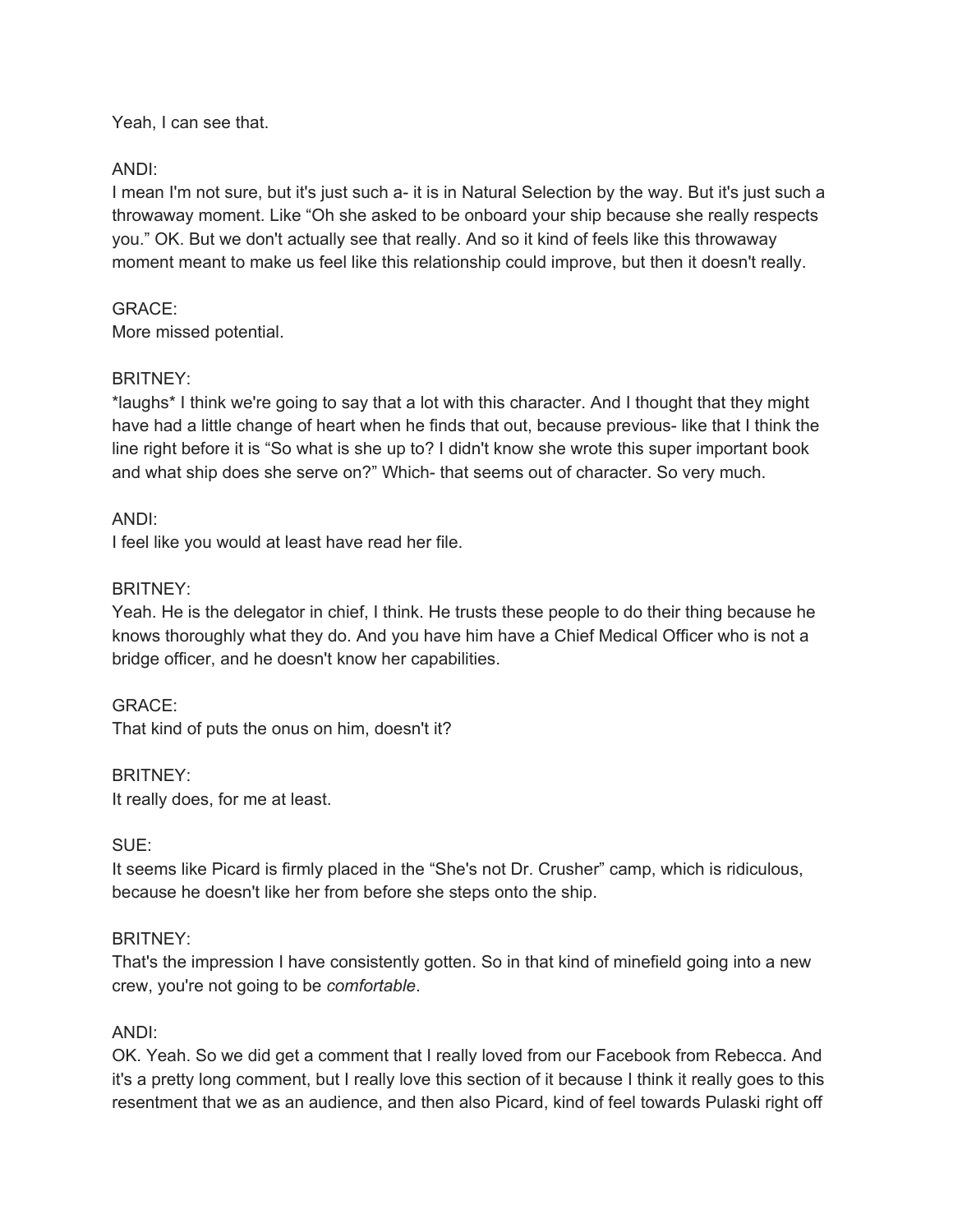the bat. She says "I love Pulaski, and every criticism I hear of her falls under a sexist or at least gendered umbrella. The one I hear most commonly is that 'She is not Dr. Crusher.' While loyalty to Beverly is the espoused reason, it just winds up falling into the old trope of pitting two women against each other. And the "We only have room for one great female character, not two." I love Crusher, and appreciating Pulaski in no way depreciates my admiration of another female character. Additionally she is criticized for being brash and outspoken, traits that would not be considered negative in a man. A third controversy is her butting heads with Data. As someone whose favorite character is Data, I still love that she challenges him. He *should* be challenged, and it sows the seeds of growth for them together and individually. As their relationship grows both characters develop and we see the beginnings of the first real character arcs in Next Gen. When McCoy butts heads with Spock, he is a lovable curmudgeon. When Pulaski challenges Data, she's considered a bitch." So I really like that comment just in general, but I do really think that it's worth noting that when we bring up Pulaski, and when we asked for comments about Pulaski, we got *a lot* of comments about Crusher. And about whether or not people preferred Pulaski or preferred Crusher. And I think that that's a completely understandable reaction, because she was directly replacing Beverly. But we don't have to pit these characters together and as an audience we need to think about how, you know, having preference for one doesn't mean you have to hate the other. And I think that they could have done a better job on the show of portraying that as well.

### BRITNEY:

I agree. If I can reference a later episode, I think in Season 3, I can't remember. They have those Proto Vulcans and they're trying to mind wipe them, and Crusher just has this really kind of sarcastic comments like "Oh, I'm familiar with that work of Pulaski's." And I was like "That was kind of unnecessary."

# ANDI:

Yeah. I mean, there is not a limit to the number of female characters we can have on Star Trek, and there's not even a limit to how many female *doctors* we could have on Star Trek. So we don't have to, you know, have a competition between them about who was better. We can like them both, or we can dislike them both. Or you can prefer one and not knock down the other. I mean, it's possible for there to be room for everyone.

#### GRACE:

I'm going to go out on a limb and guess that a man wrote that line. Just- not to generalize, but to generalize. \*Andi laughs\*

#### SUE:

Also it doesn't have to be said sarcastically either.

#### GRACE:

They could have working respect for each other. They're both competent doctors.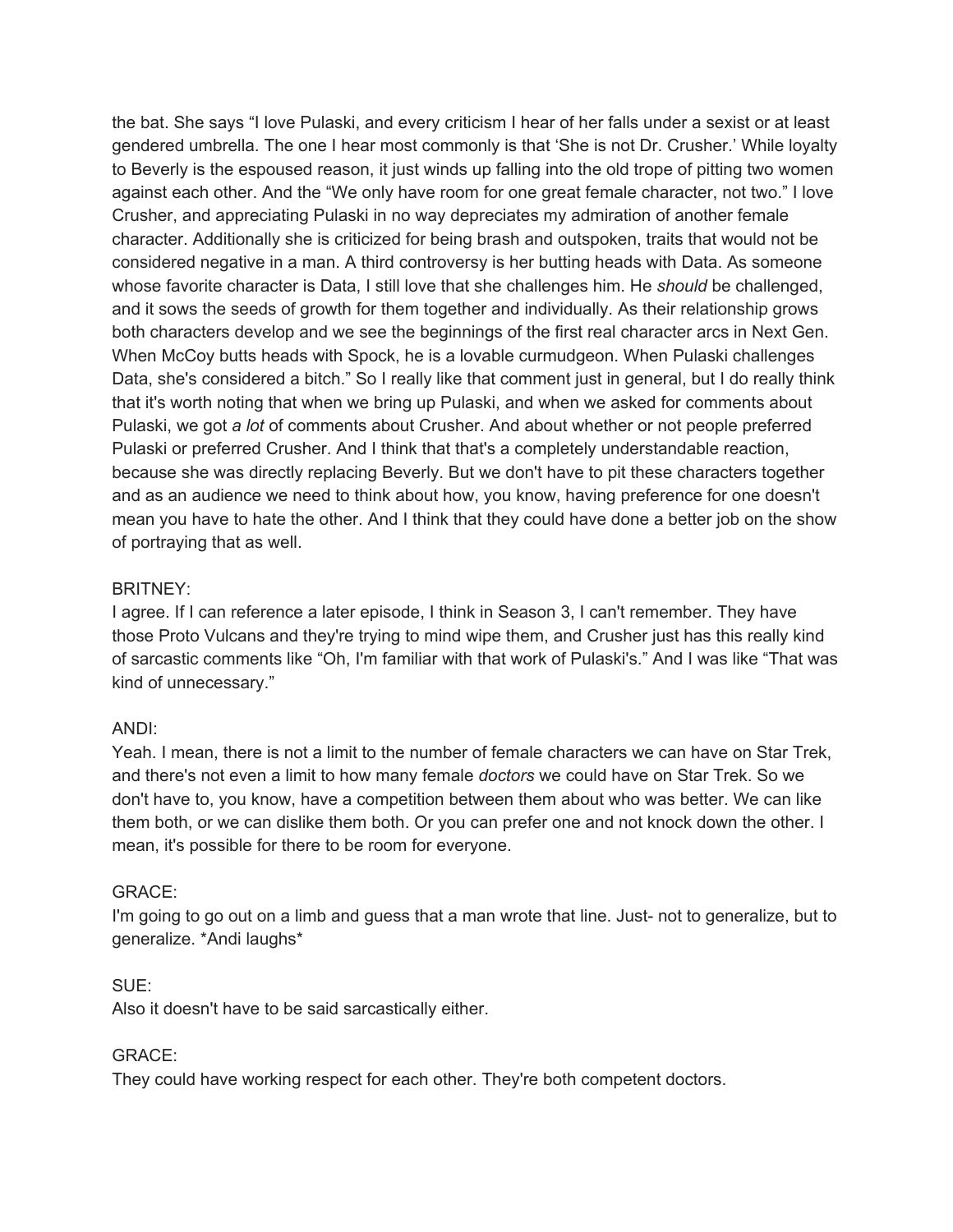#### SUE:

Like \*calmly\* "I'm familiar with that work. I've read that paper" like that's a legitimate thing. So was it an acting choice? Was it a directing-

#### GRACE:

Stop pitting competent women against each other, for crying out loud!

#### SUE:

Right. The question of that is where it comes from.

### GRACE:

No matter what answer we get, it's gonna be disappointing.

#### BRITNEY:

It really is, and so I would just prefer to remain in ignorance and just chalk it up to "That's what happened."

#### SUE:

Bad choices. \*laughs\* Somebody made a bad choice. So truth telling soul baring time, one of the things that changed my perception of Dr. Pulaski, believe it or not, was fan fiction.

GRACE: Really?

# BRITNEY: That's valid, yes.

SUE:

And this is because, you know, as a kid basically I had these terrible feelings about her. "She replaced Beverly! Grr!" Basically this "pitting two women against each other" thing that we are talking about. But it was in a fan fiction story that these- the two doctors worked together, you know? There was some sort of problem on the ship, and Crusher contacted medical where Pulaski was at the time, and they worked *together* to solve this problem. And there was this camaraderie between them, and this friendship between them, and both characters were still *in* character. You know, they didn't change the character of Pulaksi. The author didn't change the character of Crusher. And it's sort of like flipped a switch in my brain about women working together to solve a problem. And I remember it so distinctly, it's kind of funny.

#### BRITNEY:

Yeah. And I think their skills would work very well together. I think, from my feeling, is that Pulaski is more of a research medical doctor anyway; she'll treat patients, but she loves that research aspect and that challenge. And Crusher, she's just- she's so nurturing. She's just the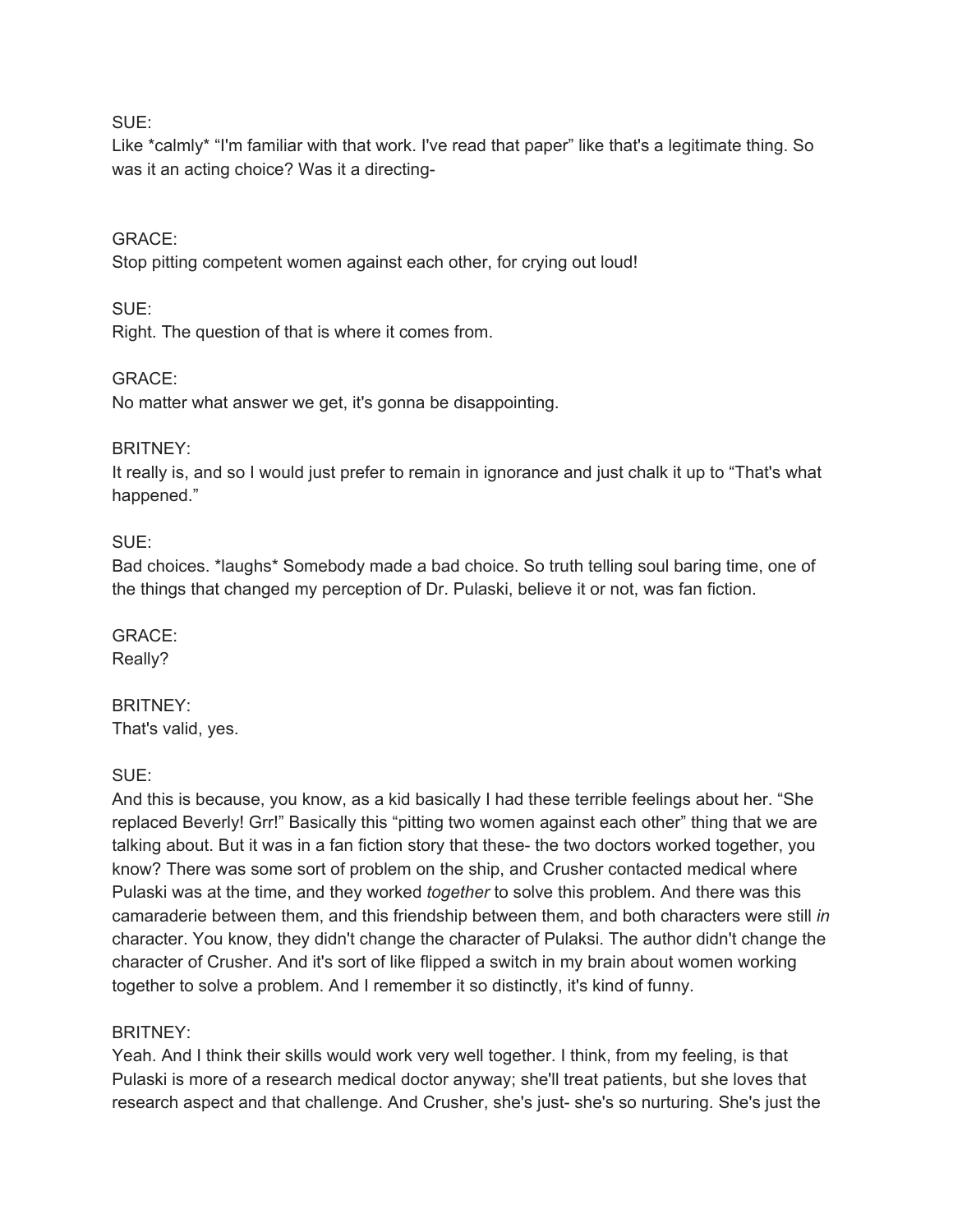doctor. And so working together from those two perspectives would just give that issue, that problem, the audience, so much meat to enjoy from two hyper competent individuals being hyper competent together and solving an issue.

# ANDI:

Yeah. And I don't think that there's anything in either of their personalities that would necessarily clash. So I could see them being friends or having positive interactions together without very much difficulty at all.

# SUE:

But it is true that Pulaski does more doctoring in Season 2 than we really saw Crusher do at all in Season 1.

BRITNEY: Which is so bizarre.

GRACE: Yeah.

# ANDI:

It's strange to me that they made some character choices, that I find questionable, but they definitely made a point of making it really really clear that Pulaski is an excellent doctor.

# BRITNEY:

Agreed. The only problem I have is that occasion when you think she should offer her opinion or something she's just like "Meh. Whatevs." Like in The Child. All these men are talking about what to do with Troi's baby and Pulaski is- her voice is nowhere to be heard. And I doubt that Julian Bashir, or McCoy, or the doctor from Voyager, or Phlox would have been so silent. But all of those are men aren't they?

# GRACE:

Yeah. Like again, that whole thing of "We know it's serious because *men* are talking about it. That's how we know it's serious. Keep the ladies out of it."

ANDI: I hate that scene so much it makes me ill.

BRITNEY: It is one of the worst things.

GRACE: I can't watch it without throwing things.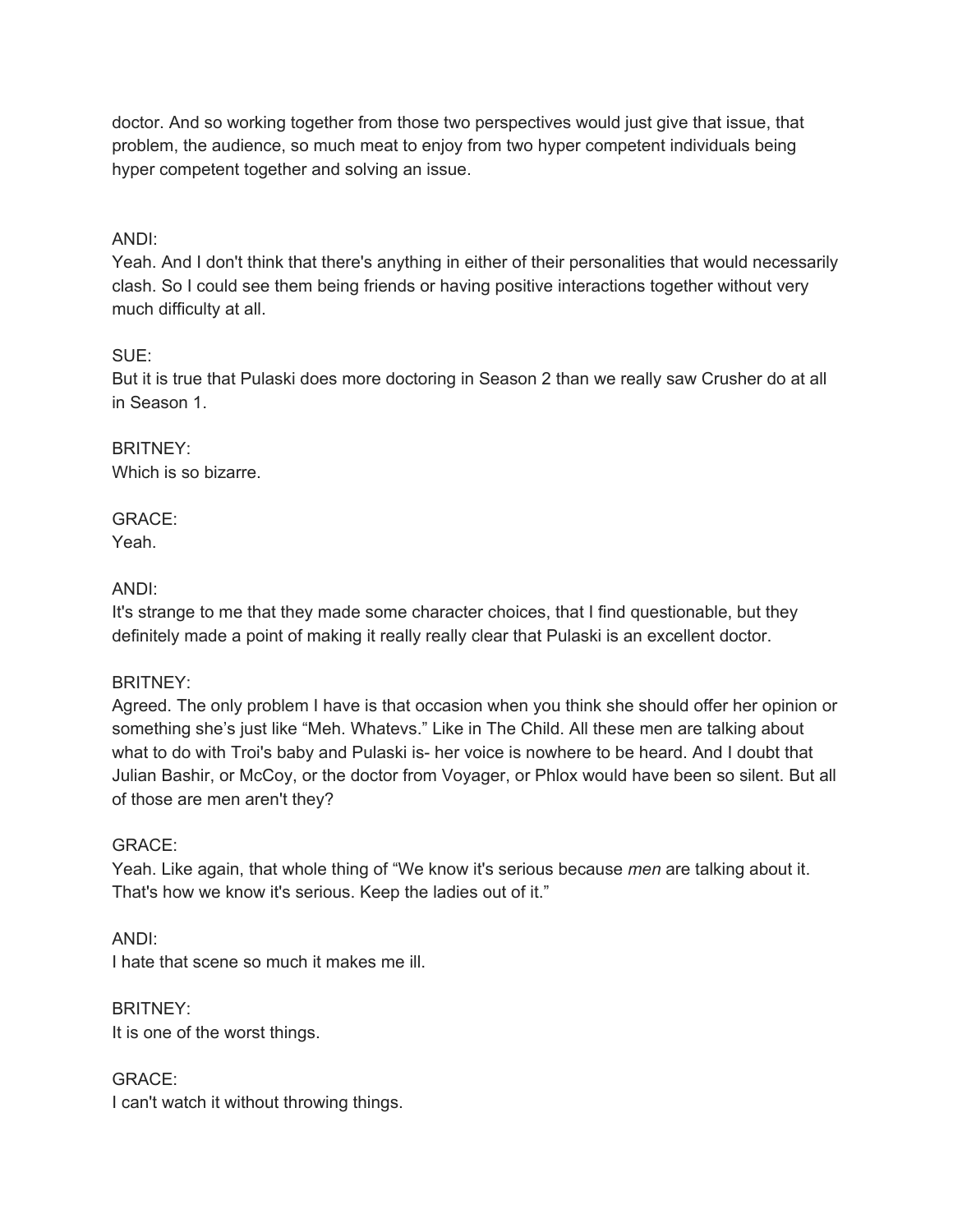BRITNEY:

And that's coming- calling it "the worst" is coming from an episode where she is impregnated while she sleeps.

ANDI:

Yes. The Child. My least favorite episode of TNG.

GRACE:

Let's all just have a minute to be really angry about that. \*all make angry frustrated noises\*

BRITNEY: Done. \*Andi laughs\*

GRACE: We got that out of our systems now.

SUE:

That might be my favorite thing that's ever happened on this podcast. \*laughs\*

ANDI:

Synchronized growling. \*Sue laughs\* Yeah I mean, the first season is 100 percent Troi being like "I sense this." It's like, really? Anybody with half a brain could have read that out of the room and it makes me really sad.

SUE: It's like direct inspiration for that Galaxy Quest line. "I have *one* job-

GRACE \*overlapping\* "This is my job-

SUE AND GRACE: \*together\* "And I'm going to do it!"

BRITNEY:

You'd think so. Like, her constantly saying "I sense things." But *then* she's doubted. And you're like "Why would you doubt her though?" Right?

SUE:

That actually happens in one of the ones I watched just today: Samaritan Snare. This is also the episode where Pulaski ends up performing heart surgery on Picard.

ANDI: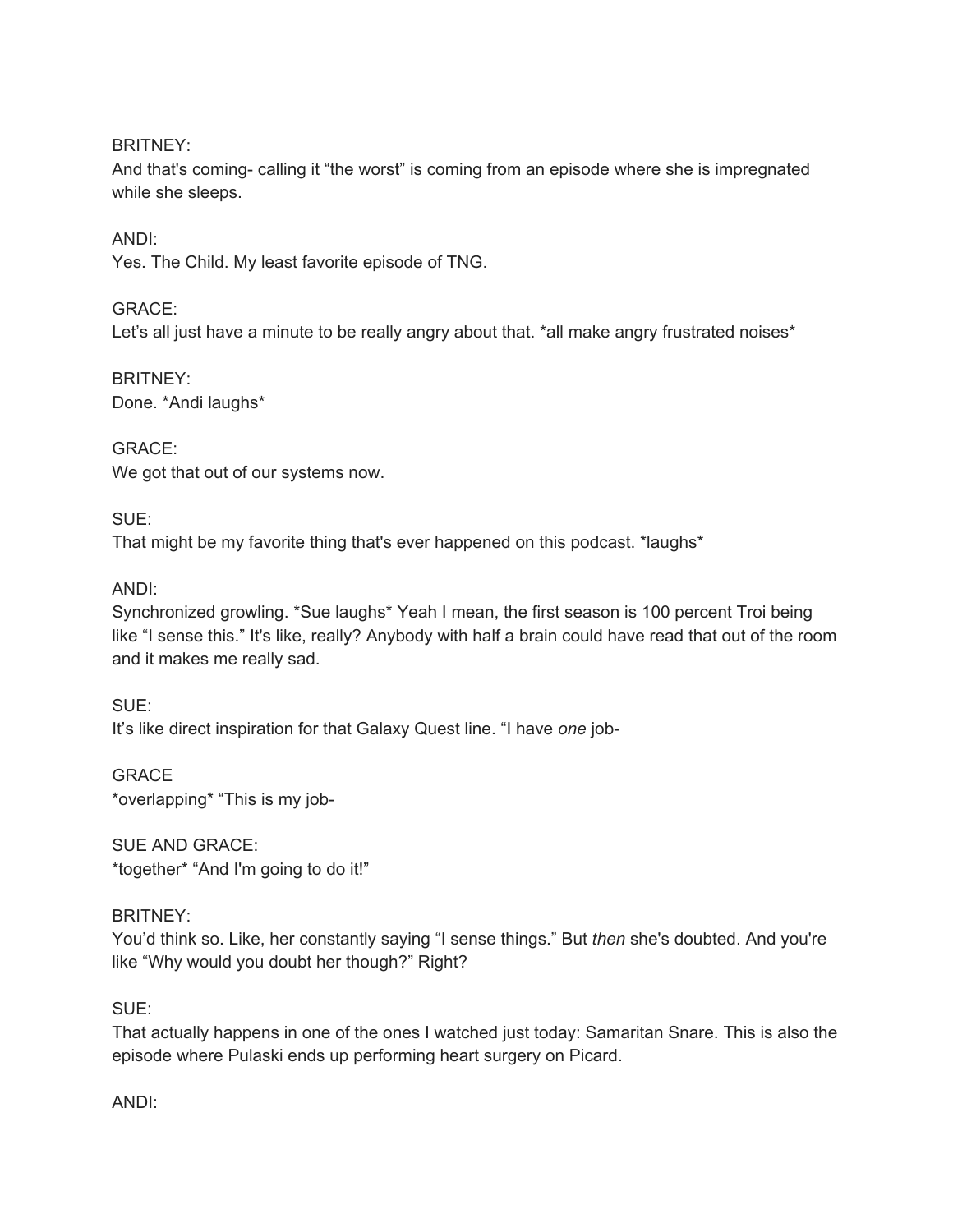Yeah. This is the episode I was thinking of, especially when I was thinking of Pulaski being a competent doctor. Because he goes in for heart surgery, that everyone is assured is super routine, and then it goes wrong and the doctor basically says "I am not qualified to do this surgery. I need Dr. Pulaski."

# SUE:

I don't understand why \*laughs\* you would have a doctor perform even a routine procedure if they are not qualified to handle it if something goes wrong. That doesn't make sense. Picard not wanting to have the surgery just on the Enterprise with his doctor, because of his quote *image* also doesn't make sense. Like that doesn't feel very Picard to me. So I have a lot of issues with the setup here, but it's still great that Pulaski kind of shows up and is like "Saved you anyway." \*Andi laughs\*

# BRITNEY:

That *was* great. Actually, my favorite moment between them in this episode was when she's like "It's doctor's orders." And I think every doctor in any Star Trek has to have that moment while saying "I can give you this order and you have to follow it." And so I'm glad they gave it to her. I don't know if I would- I don't know if I liked it in this particular context, but I did like that moment.

GRACE: It's a rite of passage if you're a doctor in Starfleet.

ANDI: Overriding the captain.

SUE:

I believe the first time they gave Crusher that line was when she was *drunk*, I guess \*Grace laughs\*, in The Naked Now and it was supposed to be all sexy.

GRACE: So you see ladies, you can be competent or you can be likeable, but not both.

SUE: That *is* kind of the message, isn't it?

BRITNEY: But then they err on the side of "pick being likeable."

GRACE: Yeah.

BRITNEY: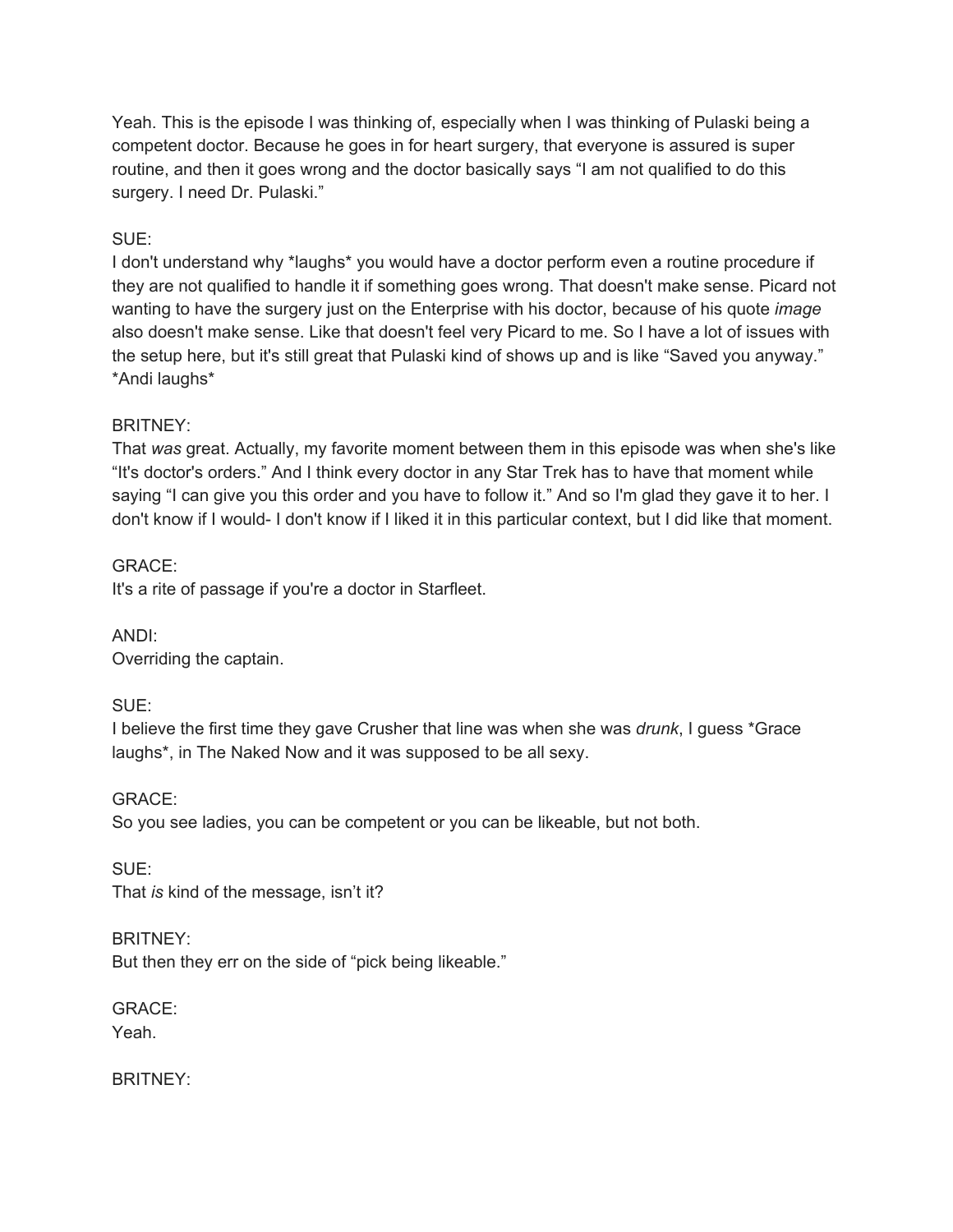Actually, can we go back just for one moment to talk about the Pakleds? Apparently the casting, they deliberately looked for, you know kind of more portly actors with a kind open face, and they attach appliances to accentuate that. And so I just had a little bit of problem with that whole \*pauses\* philosophy of casting for the particular Pakleds. That's a tangent, but that was prettythat pinged on my radar as soon as it happened. And since I read about them on Memory Alpha like, really?

# ANDI:

Well, it's one of the more heinous fat stereotypes that all fat people are slow and dumb.

BRITNEY: It was just shocking.

ANDI:

I certainly understand why you would have a problem with it. And I do too.

SUE:

Any other specific episodes anybody wants to talk about?

ANDI:

I want to talk about the one where we find out Pulaski banged Rikers Dad.

GRACE: I really hope that's the episode title.

SUE:

The Icarus Factor?

GRACE: No. No. The title is "When Pulaski Banged Rikers Dad."

ANDI:

His reaction to that is so great. That scene in Ten Forward where she kisses Rikers Dad, and Riker is just in the corner like sulking and stroking his beard and being like \*disatisfied noises\*. I love that so much, it makes me laugh so hard. I need to get a gif of Riker stroking his beard sulkily from the Icarus factor, because it was glorious. \*Sue laughs\*

# BRITNEY:

But you can just see he's thinking "That woman, that man, I want to look away but I cannot because that woman and *my dad*."

ANDI: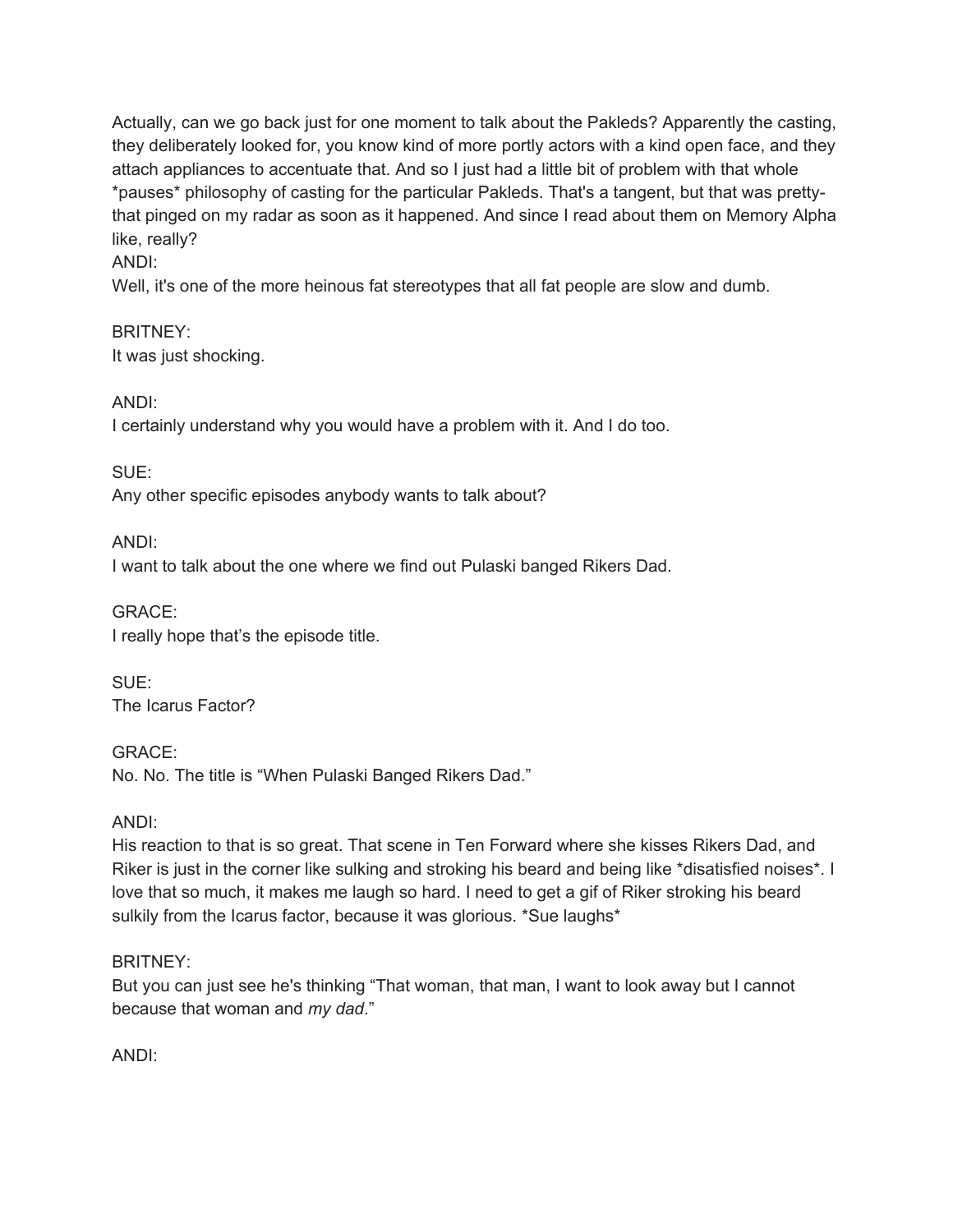\*laughs\* Like meeting a parents, I don't know, new girlfriend or boyfriend after a divorce or something right? But it's worse because it's his co-worker. It's his co-worker and he had no idea that he was working closely with his dad's ex girlfriend.

### BRITNEY:

Then later on he finds out that she would have totally married him. So that's like a lot of information coming-

GRACE: No wonder he's brooding.

BRITNEY: How old is he? Thirty something?

 $SUTE$ She could have been his mom.

# ANDI:

In a cold minute. \*all laugh\* No, I totally understand his reaction here. Poor Riker. I would cheer you up, I promise.

BRITNEY:

They could go get sundaes with his girlfriend Troi.

#### ANDI:

\*laughs\* But I do think it's actually an interesting episode for Pulaski, just in general, because we do get to see her be kind of unabashed with her romantic past. Like she straight up says that she's been married several times, and she's cool with that, and not shying away from talking. She doesn't act like it's anything that she needs to feel awkward about or ashamed about and I think that's really- that's really cool and something that we didn't see enough for female characters on Star Trek.

#### BRITNEY:

Yeah. She was really candid and made clear that she had a sexuality, she still does, and deal with it.

# ANDI:

Deal with it bro. And then also it was kind of interesting to see her and Troi interact so much, because she is actually the one that brings Troi to Rikers Dad. I will always call him Rikers dad. She is the one that brings Troi into that mix, and Troi is the one that calls him out on his, you know, the way he's been treating Riker this whole time, and telling him to deal with it basically. And she's the one that set that situation up. So I just think that it's kind of interesting the way she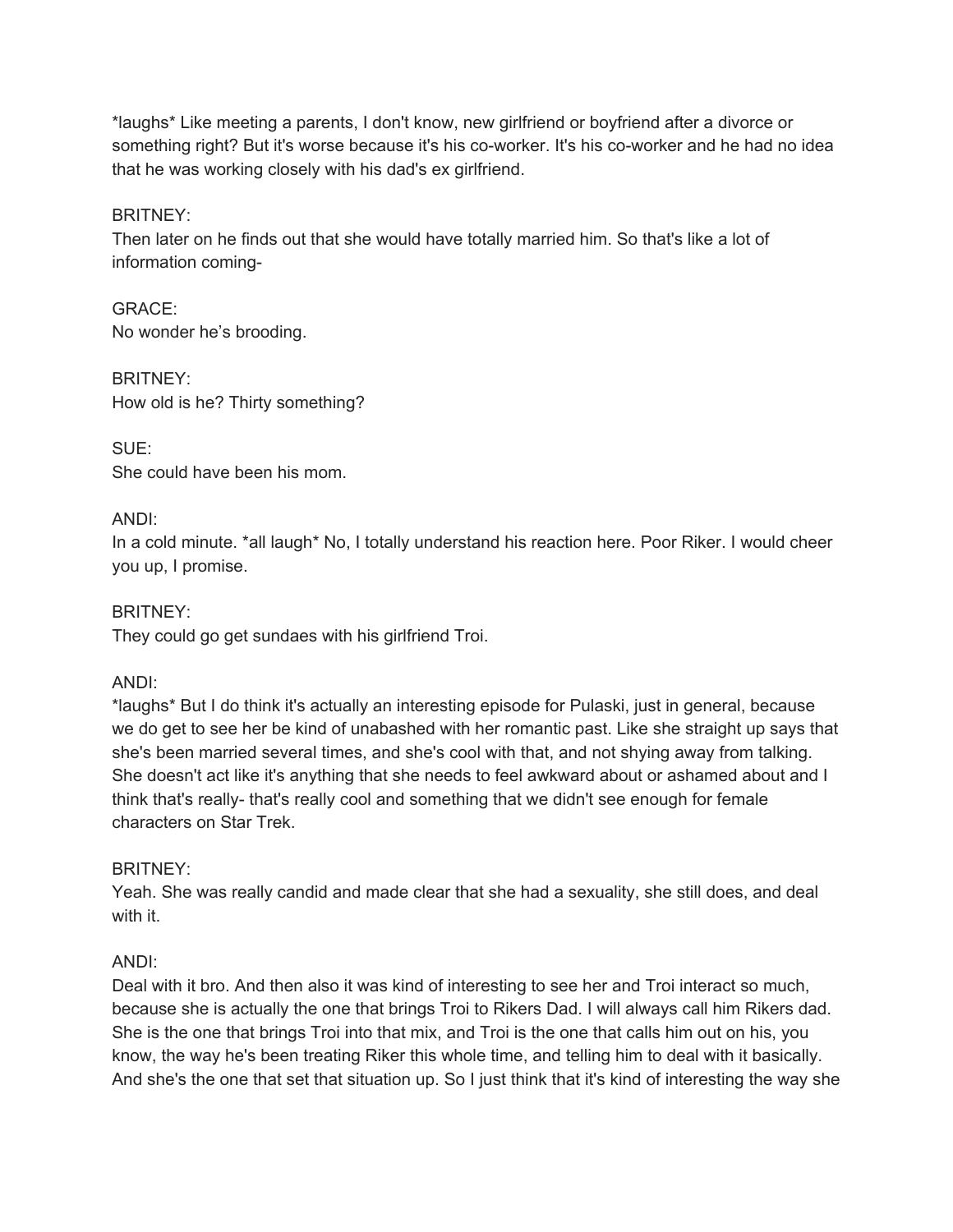is involved in that situation. I could see why people may not like it, but I have a tendency to like that episode for her.

# BRITNEY:

I agree. I think this episode is \*pause\* it's one in the Pulaski favor column because, you know, it seems like they're making an effort to weave her in. At least into the tapestry of this particular crew. Because you know she's coming in cold, she doesn't really have anyone on the crew that she already knows, and I don't think we've ever really seen this. I mean, in Voyager you have Seven, but then the narrative kind of *really* goes on about *her.* And then you also have Ezri Dax. But she is literally the same character as before, but different. So there's always a touchstone. And this was as close to a touchstone as they ever got with Pulaski.

ANDI: Plus she banged Rikers Dad.

SUE: \*laughs\* Oh Andi.

ANDI: I'm sorry. I just think it's so funny.

SUE:

And Brittany, I think you wanted to talk about Peak Performance?

# BRITNEY:

Yeah. So I think a lot of people see this episode as her warming up to Data, and that's definitely true. I think that the best part is when she's kinda talking the Data at the end and she's trying to persuade him and say "Hey, you're fine. There's nothing wrong here." But then she kind of sticks up for him in saying "He may not have human emotions, but he has feelings. He has something that androids have." And I think that was very important to the conversation. I did *not like* her manipulation of him, because he just- there's no frame of reference for him to fight against that. So I would actually much prefer the constant jibes and comments and "He's just a machine" to his face rather than this manipulation of him, because he just- he cannot fight back against that. And then it led him into an existential crisis that was beneficial, but still it was so bad.

# ANDI:

Can you remind me which episode that is? I haven't seen that one in a while.

SUE:

This is the Strategema episode, or as I like to call it The Finger Diddlys Episode.

# ANDI:

Yes, you called it that and I was like "Sue, what are you talking about?" \*all laugh\*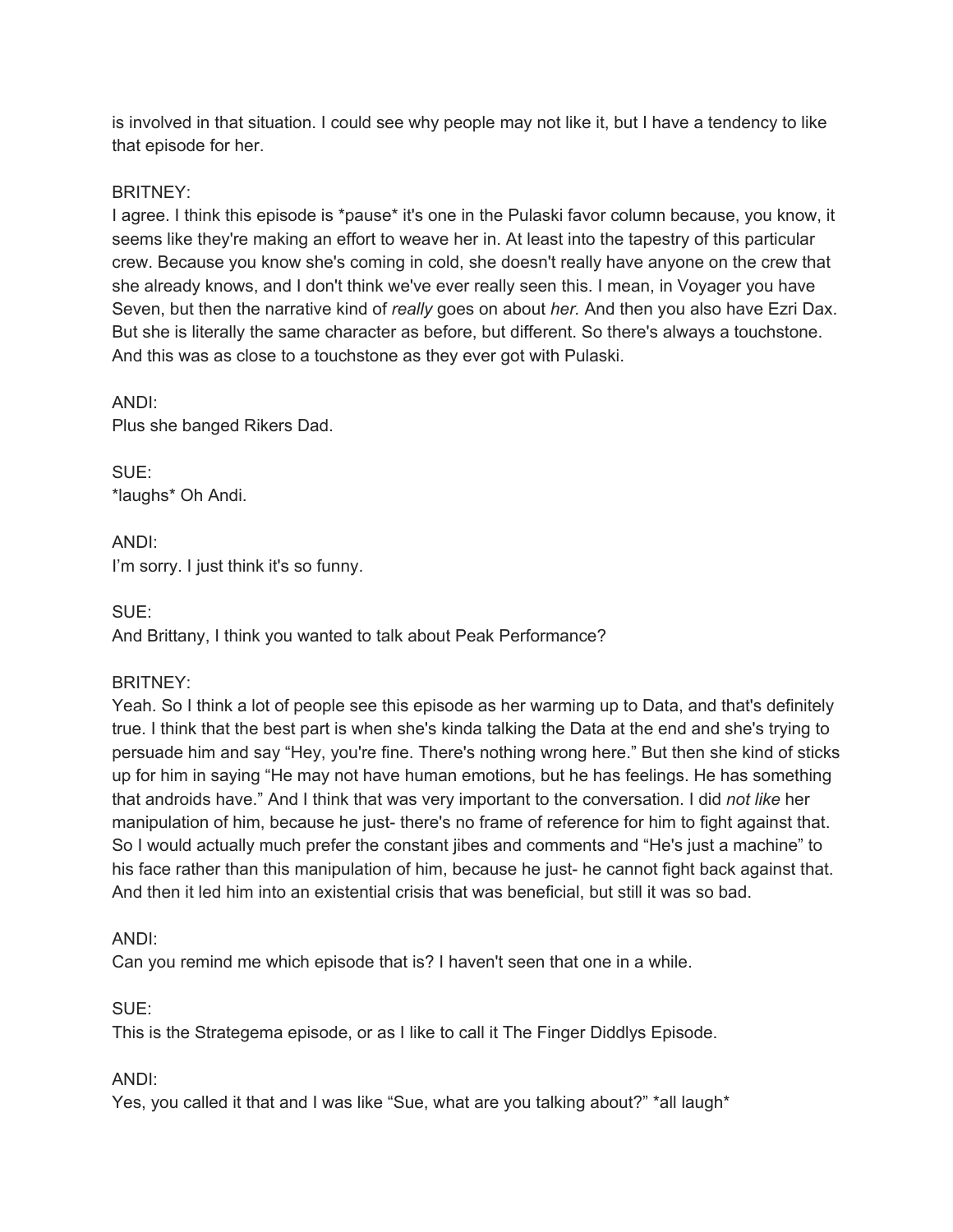### BRITNEY:

I have this great fascination with Star Trek games. Like, every time they introduce a game or sport I'm just like "Can someone just write one paper, like just a one page paper about how this might be played? Because this is fascinating on a number of levels." And I don't know if all of those levels make sense.

SUE: I think you can buy and play 3D chess. ANDI: Just as long as Anbo-jyutsu does not become a thing.

BRITNEY: Oh, definitely not. \*laughs\* No.

GRACE: I'm still holding out for Kadis-kot personally.

ANDI:

What's the game in Move Along Home? Because I would play that to be honest.

BRITNEY:

I would point Parisses squares, even though apparently that has a high mortality rate. \*Andi laughs\*

GRACE: Apparently it can kill you.

SUE:

The best part of that episode, for me, is really a Picard line. And this is a Picard episode. But when he says to Data, and I know this isn't exact, but it's something like "It's possible to do all of the right things and still lose." Like, that is such an important thing.

BRITNEY: That was an amazing line I think.

GRACE: And just a really good moral to take away.

#### BRITNEY:

Yeah, because Data has never really failed without something going wrong with him. And so this is his first failure as a living being where he probably could not have done anything about it. And so his first taste of helplessness led him to this weird cycle of just indecision and insecurity.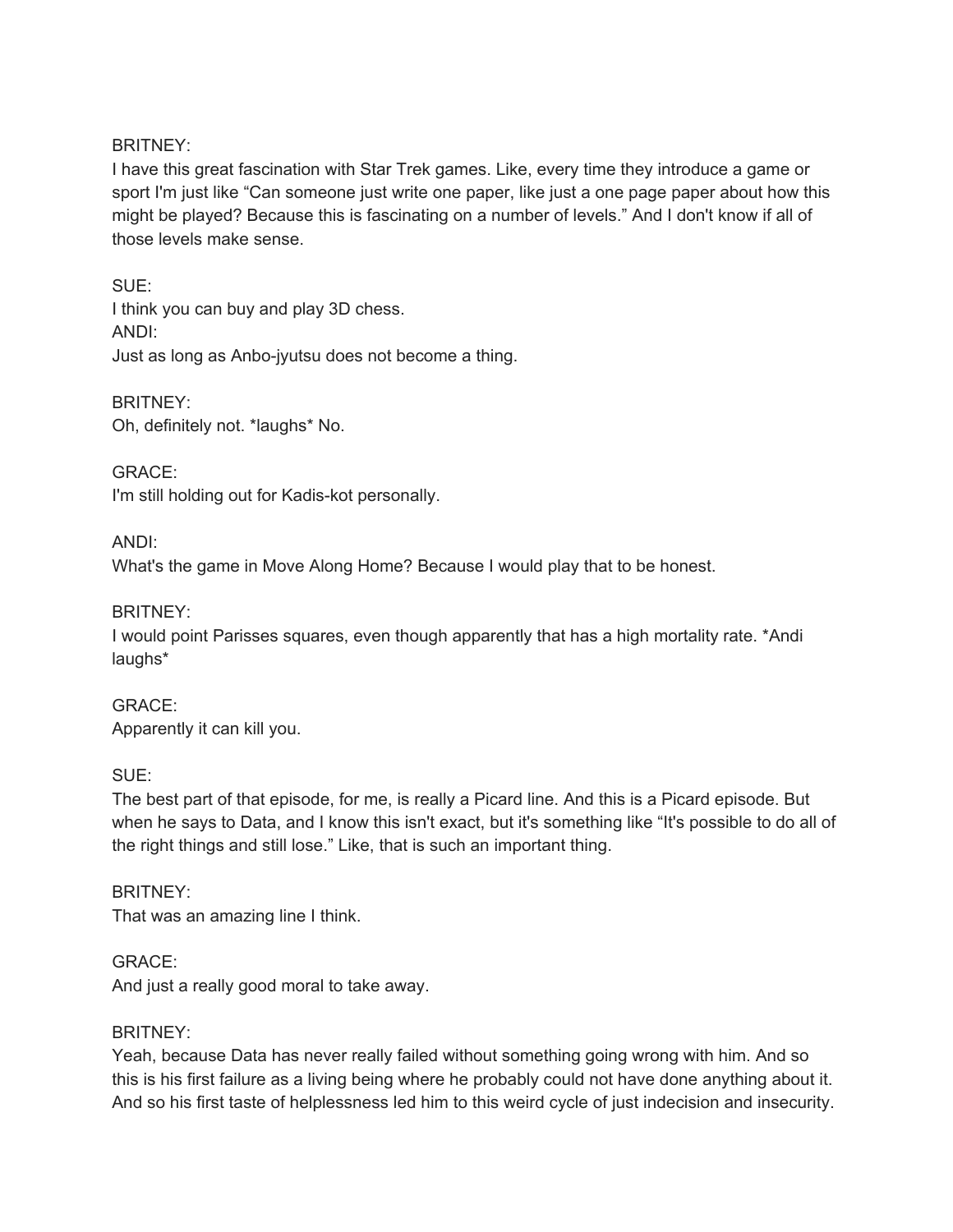And Voyager kind of does that with the doctor later on. But I was really- I really loved that moment here when, you know, Picard kind of knocks him out a destructive cycle.

# ANDI:

I just think it's a really nice message. And also on Tumblr you can see that Picard line right next to Beyonce saying basically the same thing, and then a whole lot of people going "Well, obviously Beyonce needs to be the next Star Trek captain" which-

# BRITNEY:

Can you send me that? I have never seen that and I must.

# ANDI:

Absolutely, I will. I will send it to you, I will put it in our show notes too cuz why not? \*Sue laughs\* Captain Beyonce. Actually fun fact too, that once Jarrah and I were trying to think of all the ships that are named for women in Star Trek, and she was making up a full list and they were like very few. And so we were thinking about what we would name ships in the Star Trek universe, and I was like "USS Beyonce" and we were like "Yeeees!" So that needs to be a thing.

# SUE:

I'm always thinking about- I mean like Futurama did it when Fry is like listening to the 90s grunge music or something and they're like "Turn off that classical music!" And they have all these ships named like the Tchaikovsky and everything. And I'm like, imagine like the USS Taylor Swift in 400 years. \*all laugh\*

# GRACE:

The USS Gaga.

SUE: That's classical music. \*laughs\* The USS Beyonce.

ANDI:

I would 100 percent serve on that ship.

# BRITNEY:

\*laughing\* I would too. Like, her sister ship Jay-Z is off in the badlands. \*all laugh\*

#### SUE: Oh my gosh.

# ANDI:

So that went into a fun place. Are there other episodes we have to talk about?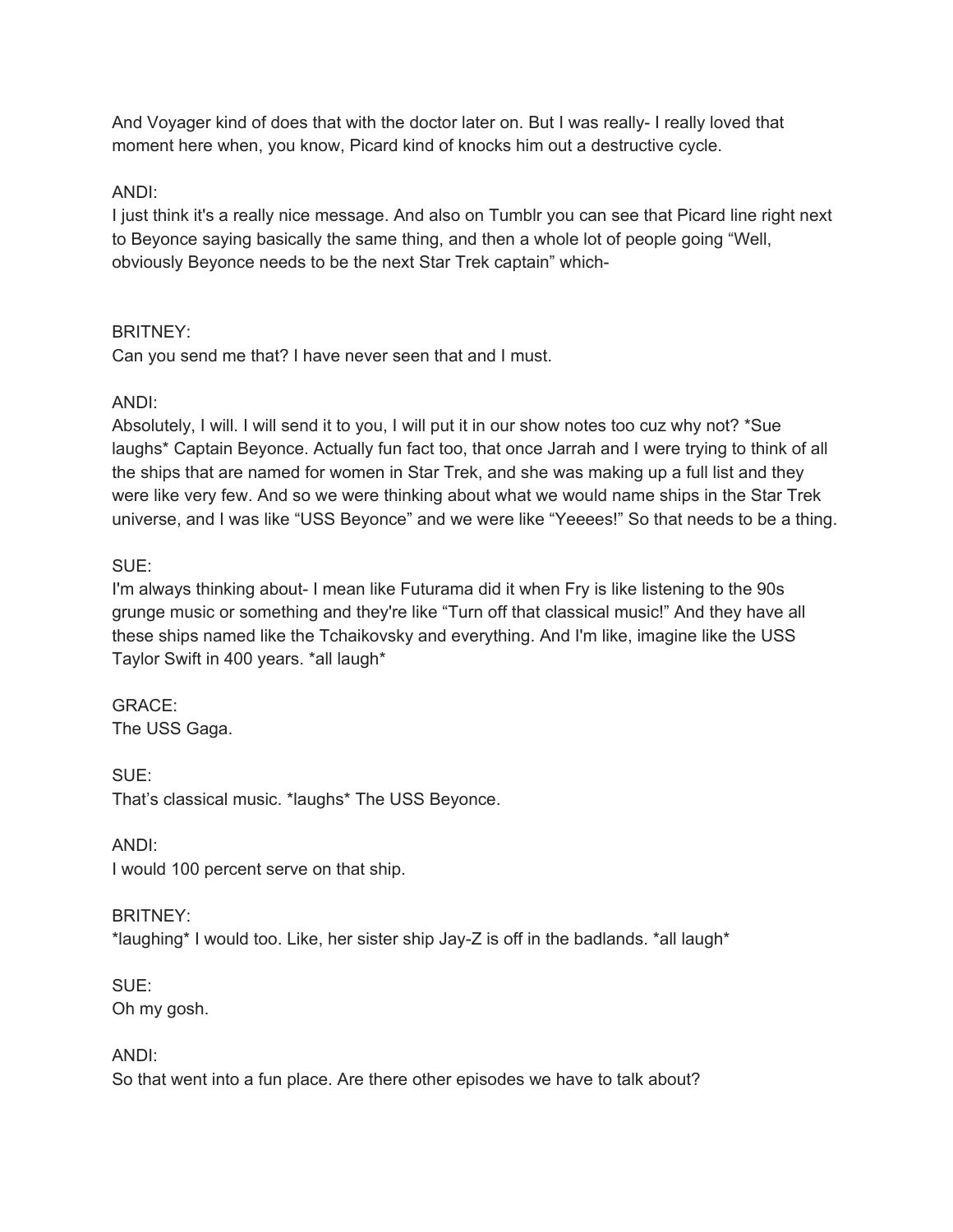### SUE:

Yes! So there's something that I didn't know, I learned from one of our commenters that apparently Michael Dorn in some of the the special features on the Blu rays says that if Pulaski stuck around they were going to possibly develop a romantic relationship between Pulaski and Worf.

# ANDI: Oh my God!

### BRITNEY: I would be there for that.

# GRACE:

Can you match abrasive to abrasive? The beginning of that apparently was hinted at in Up The Long Ladder.

# ANDI:

I love- that is my favorite Pulaski scene where her and Worf drink Klingon tea together, and she's just such a bad ass in that scene.

# BRITNEY:

Yes. And I did like the fact that she was there on his rites of ascension. I really liked it, because you have her and all those other guys. But she's there repping her care for Worf. And I appreciate that they included her in that.

# ANDI:

Plus, you know that Worf wouldn't have a problem with her being, you know, aggressive towards him. He'd like that.

GRACE: It's a turn-on for him.

# BRITNEY:

I have no idea if it's appropriate for podcasts, but- I can't remember where I heard it, but-

# GRACE:

\*laughing\* Just say it anyway.

# BRITNEY:

Yeah. If someone was like, you know, with Klingons it doesn't seem like sex is a thing they that they do together. It seems like it's something that just happens *to them* independently. \*all laugh\*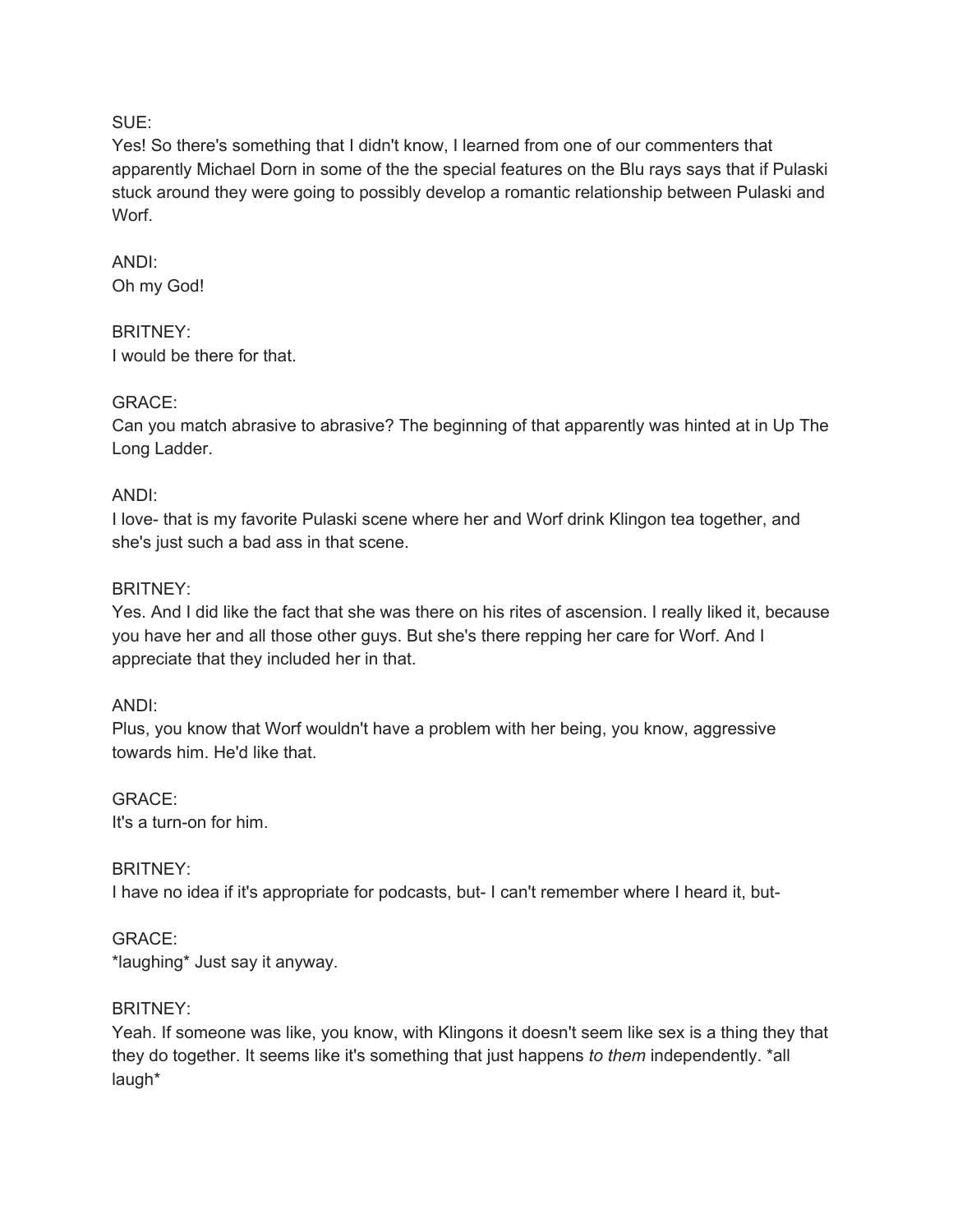#### SUE:

I've seen people joke about like, Klingon kink being like-

# ANDI:

Oh my gosh that's what I was just about to say! \*Sue laughs\* It's like the Klingon version of BDSM is like cuddling gently. \*All laugh\*

# SUE:

Or "normal-ing" as they call it on 30 Rock. \*Andi laughs\* But I don't think we can have a Pulaski episode without talking about Unnatural Selection.

# ANDI:

Yeah. I think this is kind of the definitive Pulaski episode. I mean, there are a lot of episodes in which she is heavily featured. The first ones that came to my mind were the Elementary Dear Data one. But this is the one that she is- it's about *her*. Does somebody want to give us kind of an overview of Unnatural Selection?

# BRITNEY:

Sure, I'll jump in there. So Unnatural Selection is the Enterprise encounters a derelict ship. They find that everyone there is dead and old, and so they trace the ship's steps, and they find Darwin Station where everyone there is old but not yet dead. And they beam aboard one of their genetically modified children and Picard and Pulaski get into it, because you know, they're dealing with a pathogen that nobody knows how it spreads or what's going on. So she finally just settles on examining the boy in a ship, in a shuttlecraft, and she is infected with this pathogen. And they go back to Darwin Station, because it's on full quarantine. And it looks like the pathogen is because of a mutated virus, because these kids are genetically modified to have *super* immune systems, and their immune systems attack the pathogen *before* it entered them, mutated the pathogen, and now it causes everyone to get old and die.

# ANDI:

I love your technical term of "old and dead." \*Britney laughs\*

#### GRACE: Well, if the shoe fits.

# ANDI:

I'm pretty sure that's how Pulaski puts it too. \*all laugh\* It's not *quite* that way, but it boils down to "They're old and they're dead."

# GRACE:

"Captain. Everyone here is old and dead."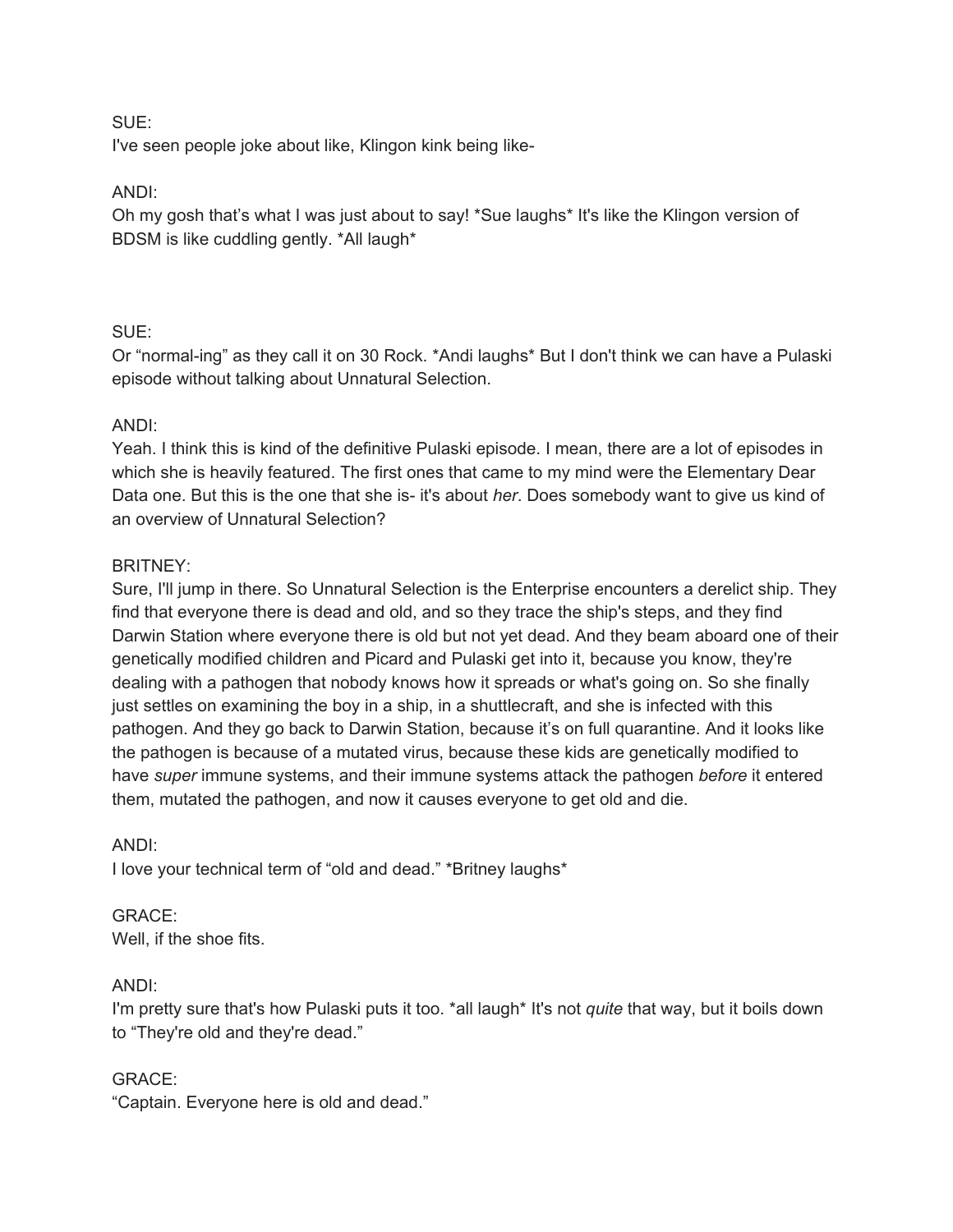### ANDI:

Do we think this is a good episode for her? I had extremely mixed feelings when I was watching it.

### GRACE:

It is certainly *an* episode for her. \*Andi laughs\*

### BRITNEY:

There's mixed feelings on my part too. Because first off: I thought genetically engineering children, or any humanoid specifically humans, was illegal. Read Julian Bashir, read augments, read Khan.

SUE: Andi, cover your ears.

BRITNEY: Oh crap! I'm sorry.

ANDI: No, don't worry about it. I didn't understand, so it can't be spoiler.

GRACE: Yay!

# BRITNEY:

So in all that I was like "First off, this is probably illegal. It's *definitely* illegal. I know this is illegal." But if you get over that hurdle then I think there are some flaws, but in general I felt that Pulaski sold it. I was sold by her at least on this.

ANDI:

I think it's admirable that she- because this is something that I feel is important for all of our doctors, and all of our doctors show very strongly, which is when people are hurt or in pain or in need of medical attention all of them will do just about anything to get them that medical attention. And you see that in a lot of different ways. I mean Bashir, I just finished Deep Space Nine season one. And I mean the most likable times that he was- the most likable moments for him are when he was being a doctor and like being very professional. And I think that's true here as well, where Pulaski's main goal here is to do her job, and I really respond to that. The thing that I'm not so happy with is she goes to Picard and says "I am 100 percent certain it is safe to, I guess, unlock this guy. And I promise it's safe." And then it wasn't. If he had let her do that she would have infected the entire ship. And that, I think, undermines her a lot. And makes it hard to be on her side, because she really almost just destroyed them all.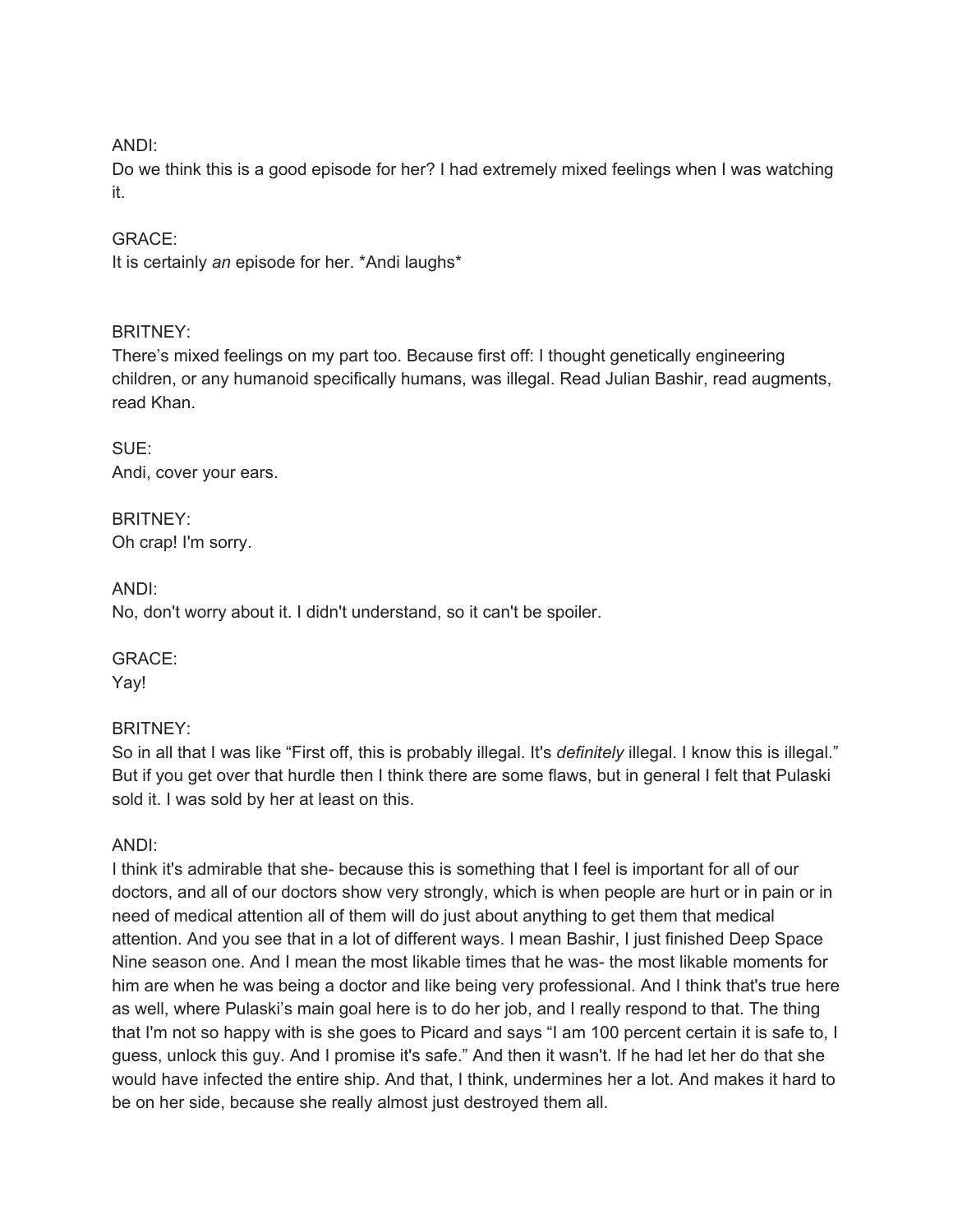### BRITNEY:

Yeah, I agree. I mean it seems like the narrative is saying Picard should be censured, I guess? Or at least just a little bit for not letting her help these people. But I'm like "No, he's the captain. And this is what he has to be concerned over." Because he pretty much quickly gave in as soon as a viable option presented itself, which was the shuttle craft.

### ANDI:

Yeah. And they have that scene where she's like ready to fight him, and he's like "Yeah OK. Do it." And she's like "Wait, what?" He was like "You clearly listened to what I had to say and my concerns, and found a solution. So do it."And she was like "Oh." I'm like "Really?" I mean, he's not saying "No" just to spite you. He's concerned about the safety of his crew, which is his number one job. So yeah, mixed feelings on that one.

# BRITNEY:

Yeah.

# ANDI:

And I mean, can we take a moment and just talk about for a second the whole McCoy slash Pulaski thing? Because this is also the episode where it makes it really clear that she is not willing to use the transporter, which is one of McCoy's most famous quirks. Why does McCoy work so well and Pulaski not work as well?

# GRACE:

Probably because the transporters are supposed to be safer by then.

# ANDI:

Yeah, but I'm sorry, I mean they have that whole episode too where they're making fun of Barclay for being afraid of the transporter, and then he goes into the transporter and like flying things attack his face. Like I'm sorry, but I think a fear of the transporter is a completely legitimate fear. Especially since they're having malfunctions all over the place. But I just- I think that's one of the very strong parallels they tried to draw between them, and I don't know- I'm not even specifically talking about this particular quirk. I just- why do I love McCoy so much and have such mixed feelings on Pulaski?

#### SUE:

I think part of it is sexism. Like, that comment addressed before. You know, what if- "Would these characteristics be annoying if they were in a male character?" But part of it is that it is done before. It is *so* obvious that she is supposed to be a female version of McCoy that it gets to the point that every reference back to it is just like an annoyance.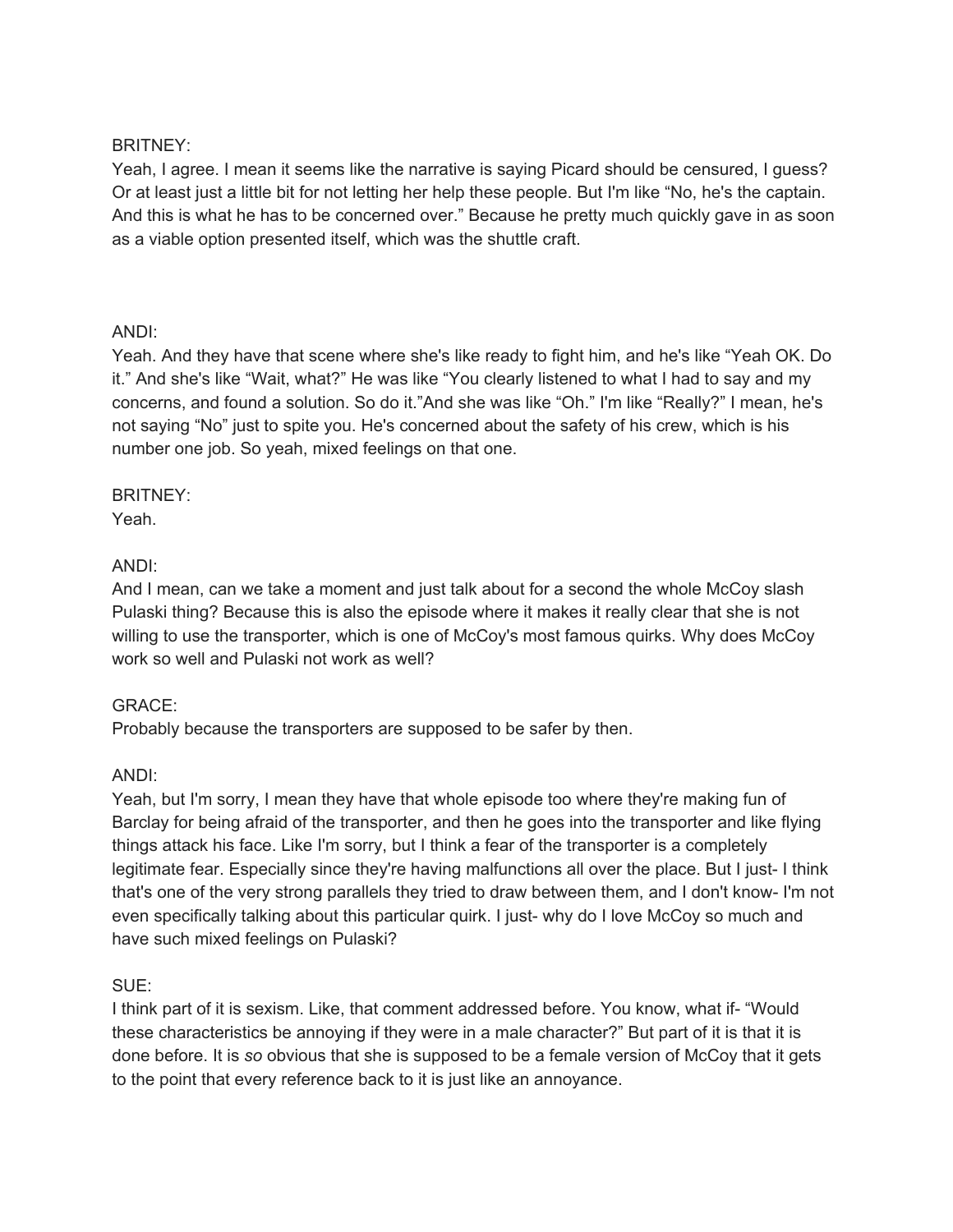### ANDI:

That, and I just don't think she has the same humor.

### BRITNEY:

Her kind of humor doesn't really work with what they were trying to go for. And like you said, we've already seen this. And a shortcut feels like a shortcut, especially if you can't execute the shortcut. And so this is a handwave-y form of "See? She's a normal human. And she is just like this crew, and she has quirks, and this crew will love her and she'll love them, and they'll just giggle over the transporter thing."

ANDI:

Anything more to say on Unnatural Selection?

### BRITNEY:

That old age makeup was impressive for the time, it did her no favors. \*all laugh\* Oh, that seems rather shallow I suppose but I was just like "Man. She's so beautiful. What is this?"

### SUE:

Even though when she came on the show she said, you know, she is very excited to be back in science fiction and happy to be working with Gene Roddenberry again, ultimately Muldaur's experience on Next Gen was not a happy one. She apparently really hated that makeup in Unnatural Selection, which caused her to apparently swear that she'd never work in science fiction again.

ANDI: Ouch.

#### GRACE: Yikes.

SUE:

When she left the show- over the years she's given a couple different interviews where some of the things she said were kind of *sad* to hear from somebody on a show that we love so much. She said that "The imagination and the joy wasn't there." She said that "Everyone was out for themselves. I don't think they were happy to have me there." But I guess the somewhat uplifting thing that's in an interview in the Los Angeles Daily News from 1990 is "I wasn't what it hoped it would be. I thought it would be wonderfully inventive and wonderfully creative, and I found it was not any of those things. But it did give me Trekkies. I love Trekkies. I find them very dear."

BRITNEY: Aw! We love you too.

SUE: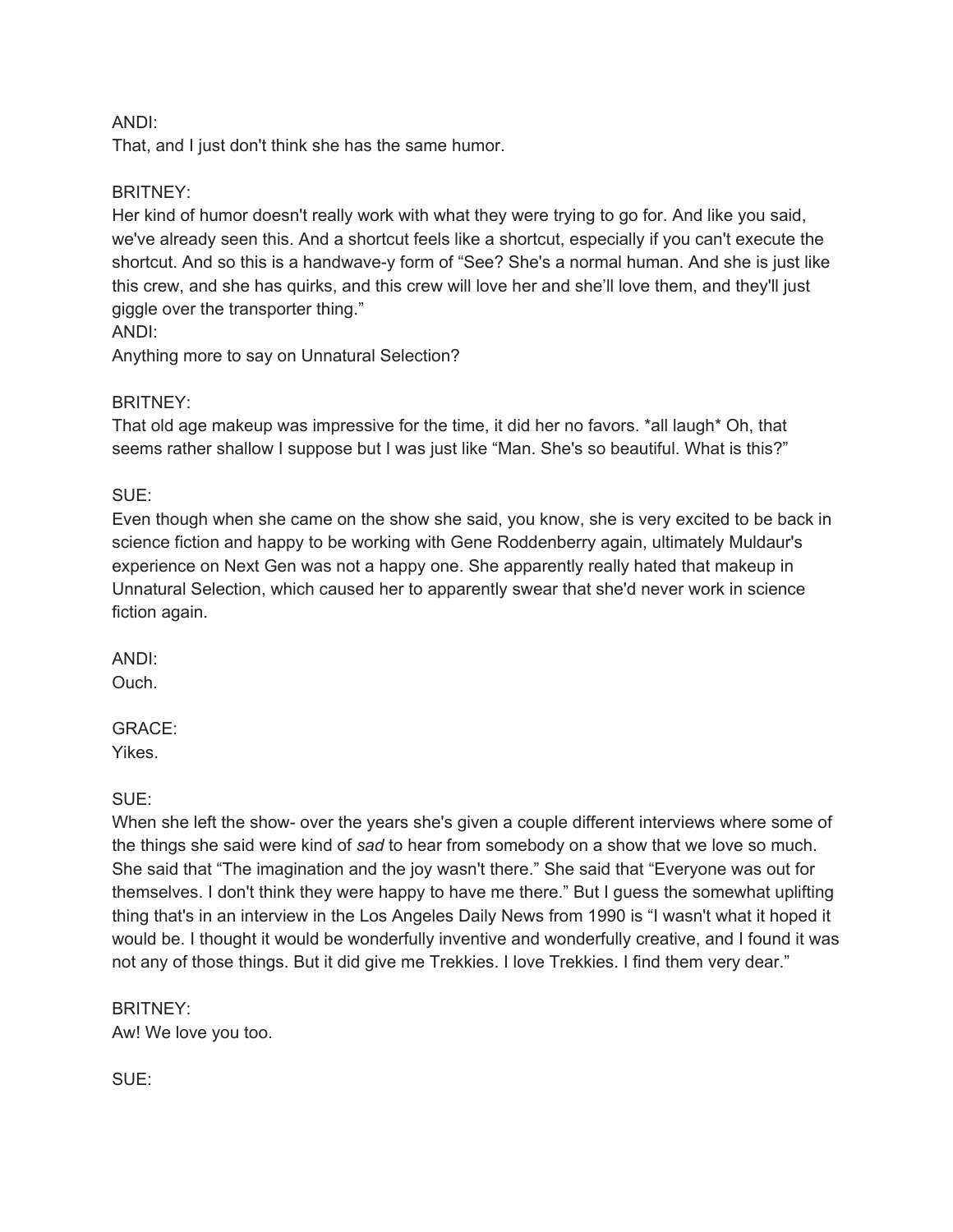And it's good to know that the fans are a positive thing, especially when you've had such a bad experience on a show. That the people who love the show can maybe make it better?

# ANDI:

Yeah. Especially since she's one of those characters that I think is not popular in general. I was really impressed that a lot of our listeners who sent in comments did have some really thoughtful things to say, and a lot of them had, you know, positive thoughts towards her, and I think that's cool. But I know that when I was first Trekking her season I just got barrages of complaints about her character. I do not think that her character was a positive one overall for people, and I don't think it's a popular one. So I'm glad that apparently that hasn't translated in her being abused by fans, because that can happen. And it's a really ugly side of fandom, and I would be really sad to hear that Trekkies would do that to her. So I'm glad that at least that part of it was positive for her.

# BRITNEY:

Me too. And I kind of think that in the age of Netflix, you know we're not taping things on VHS anymore and then re-taping over stuff, that you can kind of see the body of work. And I think Enterprise is kind of going through a resurgence, and they're getting new fans, and they're saying "Well, it's not as bad as it was." Because, you know, now we can just binge, and watch, and say "You know all these flaws I thought were really super bad? They're not, they're not so bad. There's potential here." And so maybe this is Pulaski's chance to kind of be rehabilitated. I don't think she'll be a character that people love per se, but she'll be a character where we'll say "Man, there was some missed potential. I think she's kind of awesome, but I see where the criticisms come from." And so I think she might actually get more fans.

# ANDI:

Yeah. I mean, in the end I liked her in a lot of ways. I liked her straightforwardness. I liked the way she stuck to her guns. I liked the way that she would challenge people, think all of that is good. I just wish it had been executed better.

# SUE:

It's interesting to me that so many of our comments sort of have that same kind of theme of "First time around I was put off by her." But as an adult or as a second time watcher a lot of people are coming around to that character.

BRITNEY: I like to see that.

SUE: Any last thoughts to add?

GRACE: Mistakes were made. \*Sue laughs\*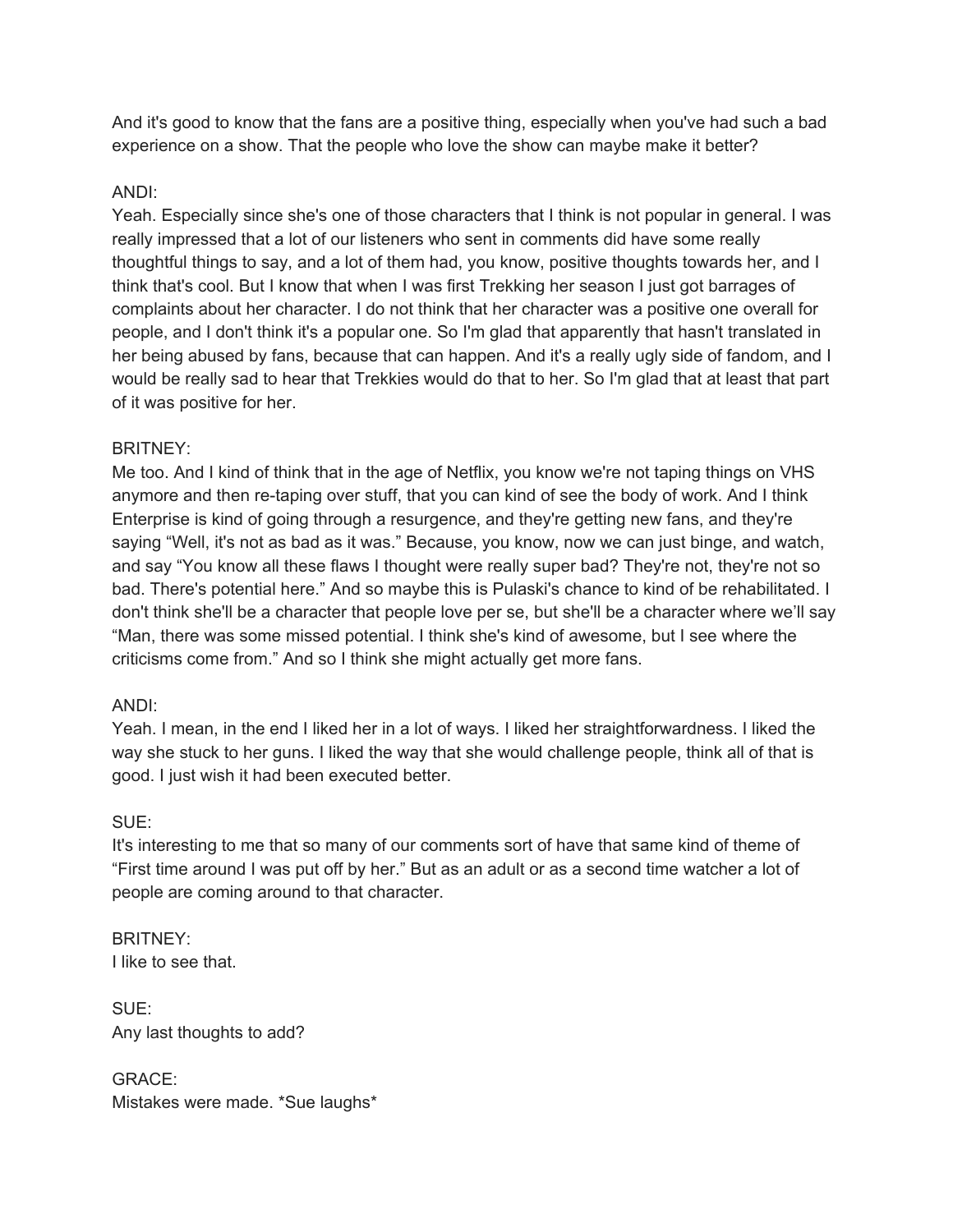BRITNEY: Bad decisions happen.

ANDI: She banged Riker's Dad.

SUE:

Exactly what I expected. \*all laugh\* And that pretty much wraps it up for us today. Britney, where can everybody find you on the interwebs? BRITNEY:

I don't really have a big Internet presence, but I am on Facebook at the Babel Conference. So if you think I'm interesting and you want to have some good conversation everyone over there is pretty cool. I am obviously pretty cool. \*Andi laughs\* So, hop on.

ANDI: Well put.

SUE: Britney was also one of our frequent commenters on the Women at Warp Facebook page.

BRITNEY: What can I say? Women at Warp is fantastic. \*all "aaw"\*

GRACE: No, *you're* fantastic.

SUE: So Andi, what about you?

ANDI:

The easiest way to find me is on Twitter @firsttimetrek where I am currently in the second season of DS9. You can also check out my archive project where I'm collecting my Next Generation tweets at firsttimetrek.Tumblr.com

SUE: And Grace?

GRACE:

You can find me most easily on Twitter @BoneCrusherjenk, or you can read my writing at the Mythcreants blog.

SUE: